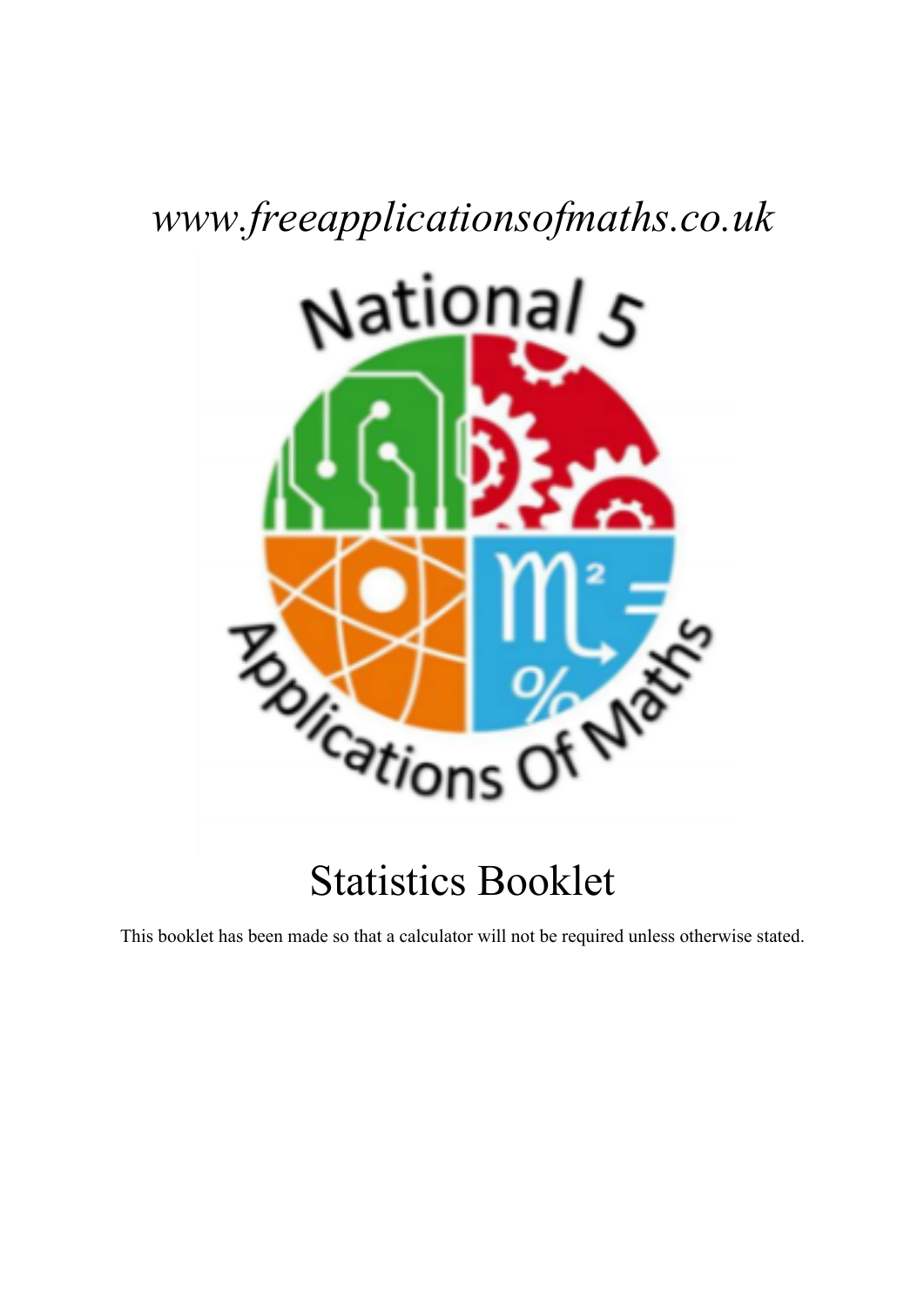## **Contents**

Calculating Averages

Comparing Averages

**Standard Deviation** 

**Five Figure Summary and Box Plots** 

IQR and SIQR

Reading Tables

Pie Charts

**Probability** 

Answers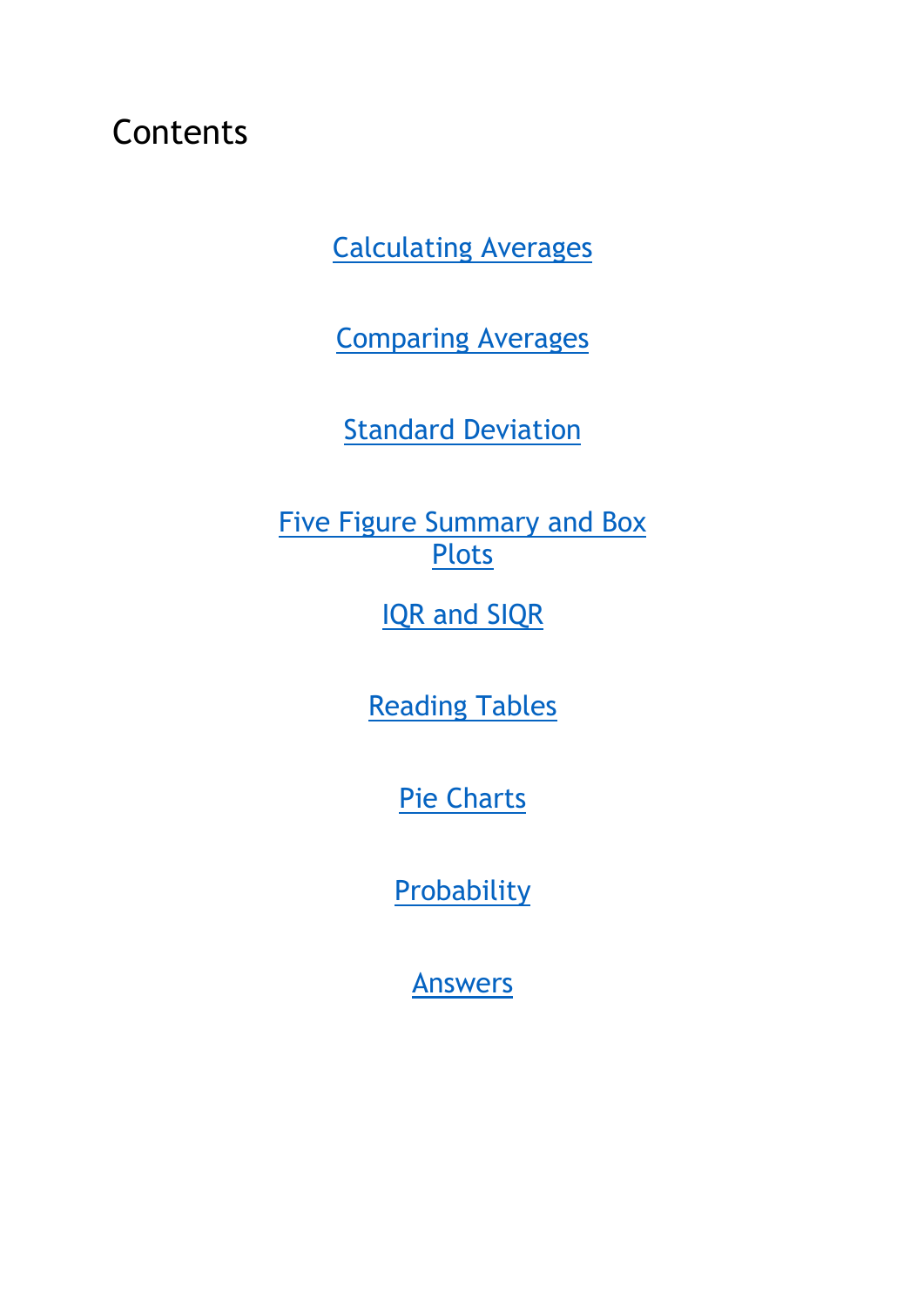### Chapter 1: Averages (MMMR)

Calculate the mean and range for each of the following sets of numbers.

- 1. 14, 18, 20, 18, 15, 19, 35, 21
- 2. 80, 85, 78, 63, 74
- 3. 100, 200, 150, 150
- 4. 32, 41, 29, 46, 35, 30, 25
- 5. 40, 31, 35, 24, 28, 34, 24, 28
- 6. 50, 45, 48, 36, 41
- 7. 150, 120, 110, 140, 160, 220
- 8. 80, 64, 52, 58
- 9. 10, 9, 11, 13, 6, 8, 15, 12, 9, 14
- 10. 18, 20, 26, 22, 30, 16, 20, 22

Calculate the median and mode of the following sets of numbers.

- 11. 13, 16, 20, 24, 24, 24, 30, 32, 34
- 12. 130, 124, 132, 135, 130, 133, 140
- 13. 84, 80, 94, 88, 90, 92, 90, 86, 98
- 14. 56, 18, 26, 39, 30, 45, 18, 38
- 15. 120, 114, 113, 118, 120, 117, 114, 115, 126, 128
- 16. 90, 84, 80, 92, 86, 91, 100, 86
- 17. 71, 75, 80, 85, 72, 76, 90, 98, 66, 90
- 18. 12, 15, 9, 4, 3, 1
- 19. 445, 381, 299, 418, 272, 418, 530, 459
- 20. 18, 26, 30, 32, 26, 40, 31, 26, 30, 25, 26, 48, 40, 26
- 21. The height of boys in a P4 class were taken and recorded below 1.12m, 1.20m, 1.08m, 1.04m, 1.21m
- (a) One of the boys Peter says the mean height is 5.65m, what has he done wrong, and what is the correct mean?
- (b) Calculate the range and median heights.
- 22. The amount of strawberries in a box is recorded below;

27, 32, 30, 29, 30, 33, 28, 31

- (a) Calculate the **mean** amount of strawberries in a box.
- (b) A box is sold for £1.20, what is the average (use mean) price per strawberry?
- (c) In part b you were explicitly told to use the mean, would your answer change if you use the median or mode?
- 23. The temperature during the week is recorded below in  $\mathrm{C}$

| Mon | ues | Wea | hurs | - .<br>l-ri | $\sim$ $\sim$<br>$\ddot{\phantom{1}}$<br>σαι | sun |
|-----|-----|-----|------|-------------|----------------------------------------------|-----|
|     | -   |     |      | . .         | . J                                          |     |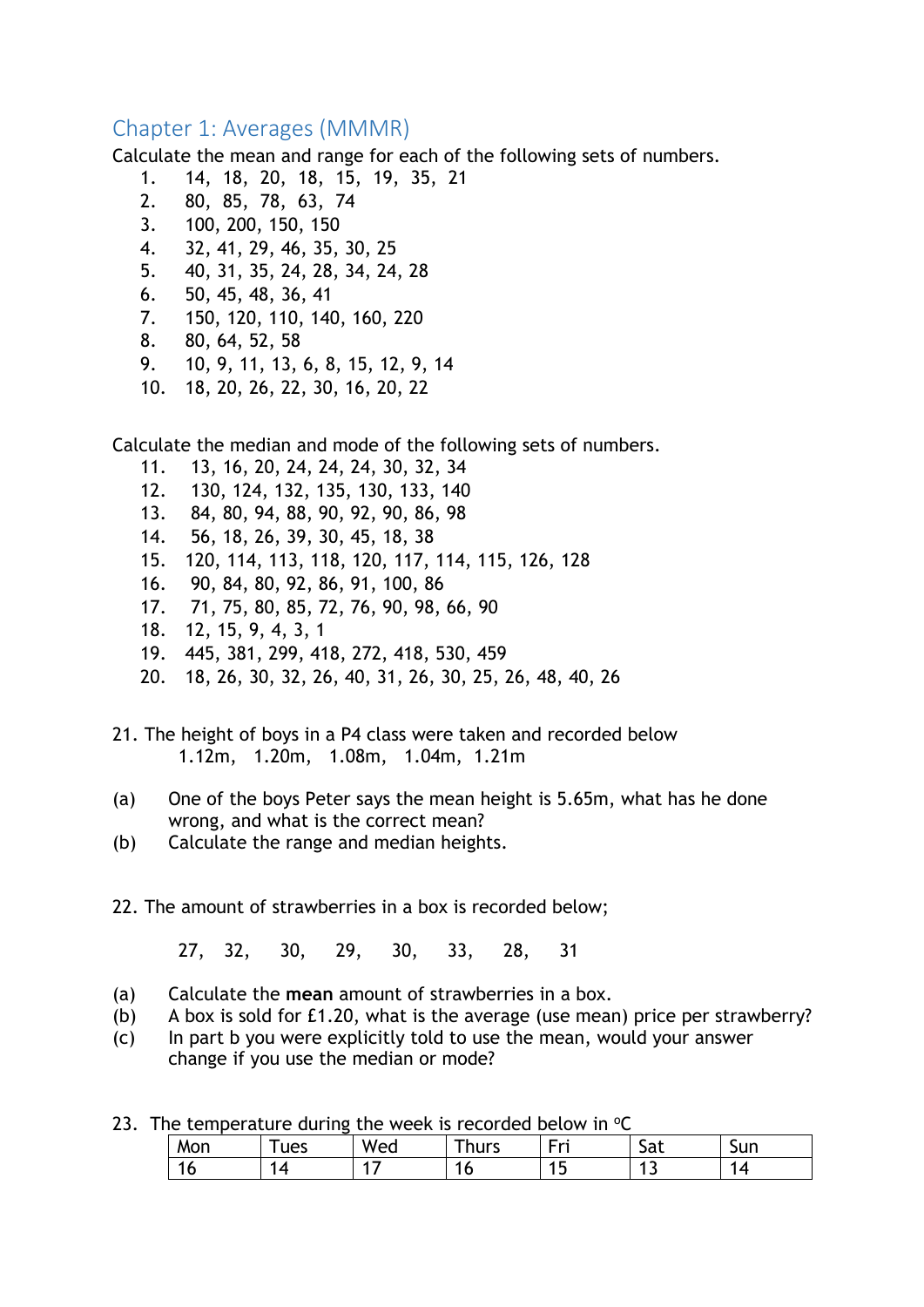- (a) Dana says the average temperature is  $14^{\circ}$ C, did she find, the mean, median or mode?
- (b) Calculate the range of temperatures throughout the week.
- (c) Every day the following week was exactly two degrees warmer, what will the mean and range be that week?
- 24. The amount of rainfall in Glasgow (cm) is recorded in the line graph below



Calculate the mean, median, mode and range of rainfall in Glasgow.

25. The amount of time it takes pupils to get to school in a class in recorded in a stem and leaf diagram below.

| <b>Stem</b> | Leaf                |  |  |  |  |
|-------------|---------------------|--|--|--|--|
|             | 0 567               |  |  |  |  |
|             | 1 2 2 2 4 4 4 4 5 5 |  |  |  |  |
|             | 2 0112              |  |  |  |  |

- (a) Calculate the modal and median time for the class to get the school.
- (b) Calculate the mean and range times.
- 26. The number of pairs of shoes in a shop sold in each week is recorded below.

| Week 1 | 140 |
|--------|-----|
| Week 2 | 134 |
| Week 3 | 158 |
| Week 4 | 302 |
| Week 5 | 56  |
| Week 6 | 86  |

(a) Calculate the mean and range of shoes sold each week.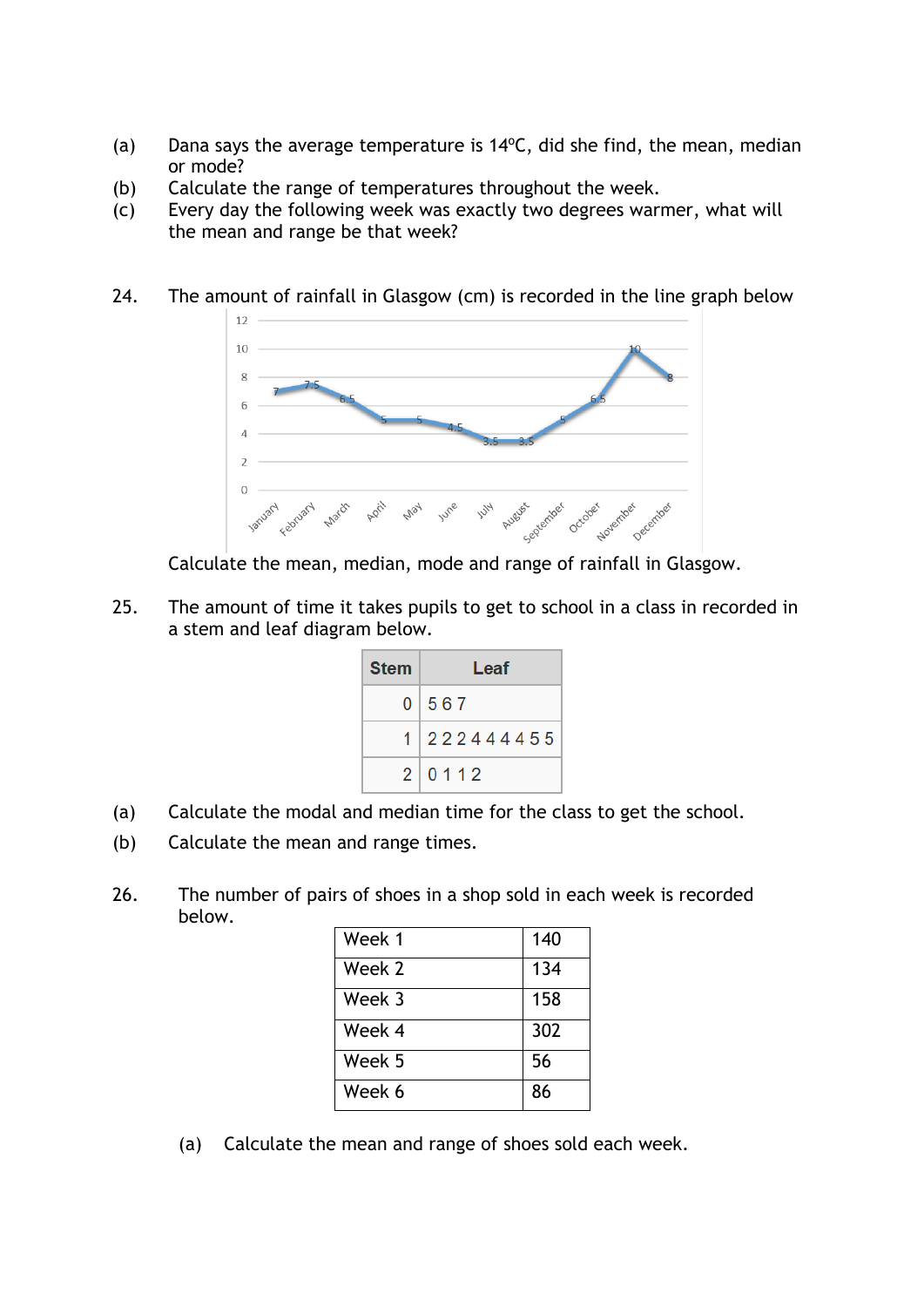- (b) The average price of a pair of shoes sold is £60, using your mean what is a good estimate for how much money was made per week selling shoes?
- 27. The conversion rate of £1 into euros changes every day. The mean price per year is shown in the following line graph from 2015-2020.



- (a) Calculate the mean conversion between pounds and euros over the past 6 years.
- (b) If you convert £400 in the year 2019 and 2020, how much more money Would you get in 2020?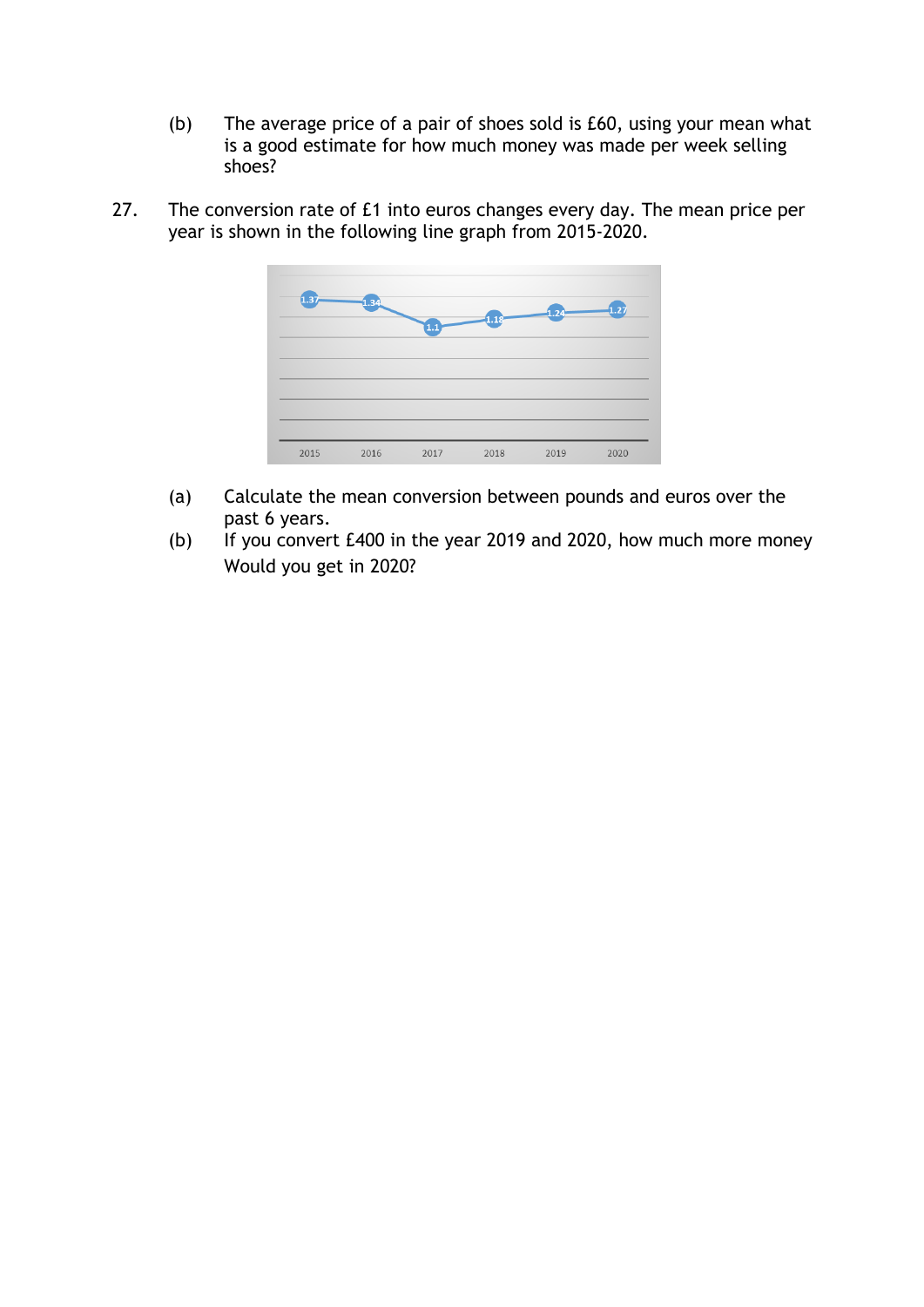## Chapter 2: Comparing Averages

For each of the following **write two statements** comparing the two sets of data.

1. The following shows the mean and range of the test scores of Mr McDonald and Mr McDougall's maths classes.

| Mr McDonald's class |       | Mr McDougall's class |    |  |
|---------------------|-------|----------------------|----|--|
| Mean Score          | Range | Mean Score<br>Range  |    |  |
|                     |       |                      | 23 |  |

2. The following shows the mean and range of times (minutes) for two rival pizza companies to deliver in minutes.

| Pizza Cafe |       | The Pizzeria |       |  |
|------------|-------|--------------|-------|--|
| Mean time  | Range | Mean time    | Range |  |
| 14         |       |              | ר!    |  |

3. The mean price and range of prices  $(E)$  of a suit in two different men's department stores are shown below.

| <b>Slates</b> |       | <b>Top Suits</b> |       |  |
|---------------|-------|------------------|-------|--|
| Mean price    | Range | Mean price       | Range |  |
| 98            | 38    | 98               | 64    |  |

4. The median house price and range of house prices of two areas of Glasgow are recorded below.

| Area 1       |        | Area 2       |        |  |
|--------------|--------|--------------|--------|--|
| Median price | Range  | Median price | Range  |  |
| 120,000      | 80,000 | 150,000      | 10,000 |  |

5. The mean number of goals per team in two league and the respective ranges are recorded in the table below.

| <b>Scottish South East Division</b> |       | <b>Scottish South Division</b> |       |  |
|-------------------------------------|-------|--------------------------------|-------|--|
| Mean Goals                          | Range | Mean Goals                     | Range |  |
| 64.5                                | 20.   | 56.25                          | 31    |  |

- 6. The wage of workers in company A is recorded below
- 23,000 25,000 28,000 24,000 22,000
- (a) Calculate the mean and range of wages in Company A.

In company B, the mean wage is £26,000 and the range is £2000

(b) Make two valid comparisons between the wages in company A and B.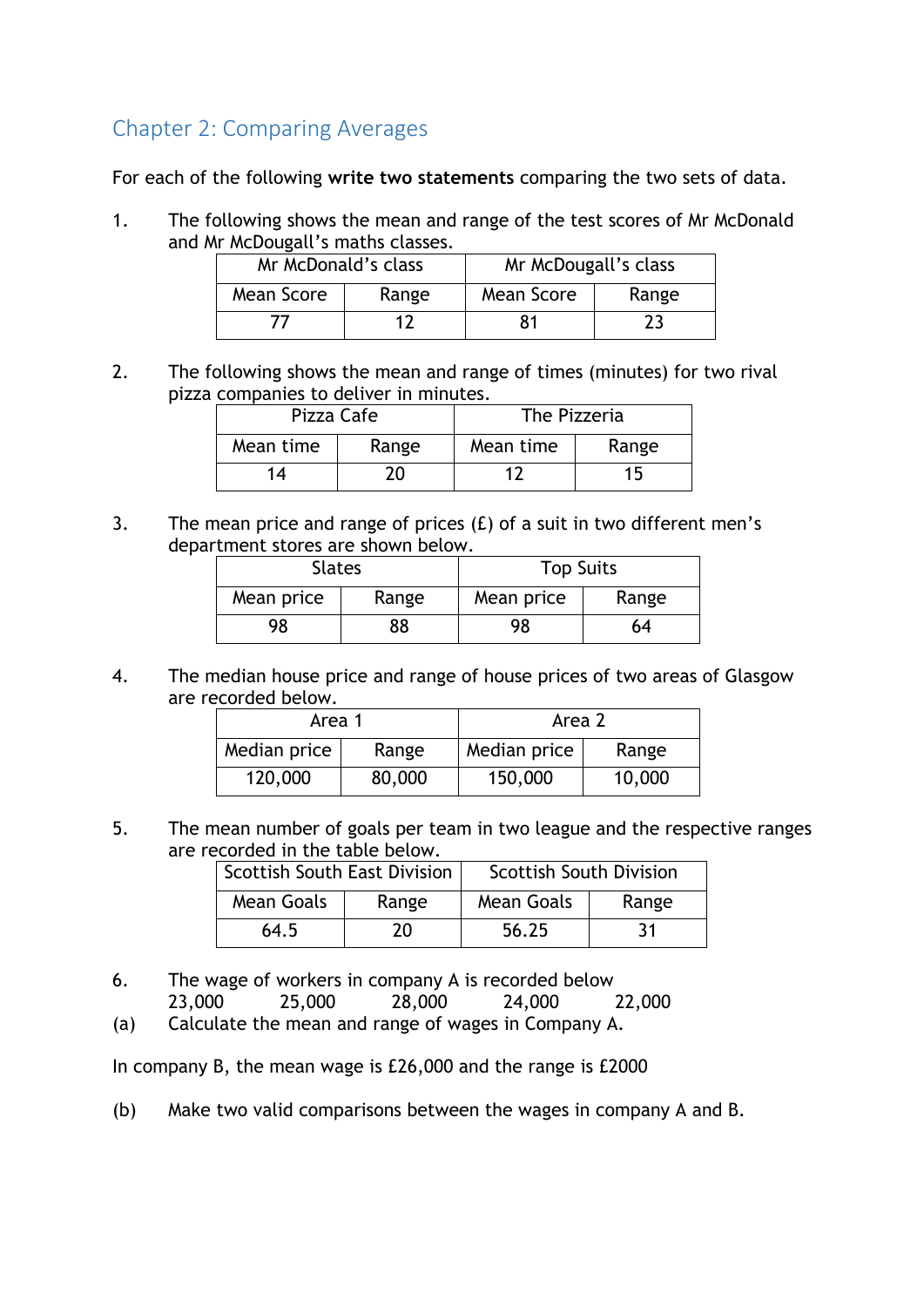- 7. The number of pupils in each year group in Westwood High School are recorded below 140 155 160 145 156 102
- (a) Calculate the mean and range of number of pupils per year group. In Southwood High School, the mean number of pupils per year group is 151 and range of year groups in 78.
- (b) Make two valid comparisons between the amount of pupils in year groups in both the schools.
- 8. The amount of money spent  $(E)$  in restaurant 1 by groups is listed below. 88.50 106.25 92 74 84.25
- (a) Calculate the range and mean amount spent by groups in restaurant 1

The mean amount spent by groups in restaurant 2 is £101.50 and the range is £14.

- (b) Make two valid comparisons about the amount spent by groups between restaurant 1 and restaurant 2.
- 9. The weight (kgs) of members of a Gym in Edinburgh are recorded 88 90 122 94 82 94 148 98
- (a) Calculate the mean and range of weights of members in the Gym in Edinburgh.

The mean weight of members in Stirling is 96kg and the range is 15kg.

(b) Make two valid comparisons about the weight of members in Stirling and Edinburgh.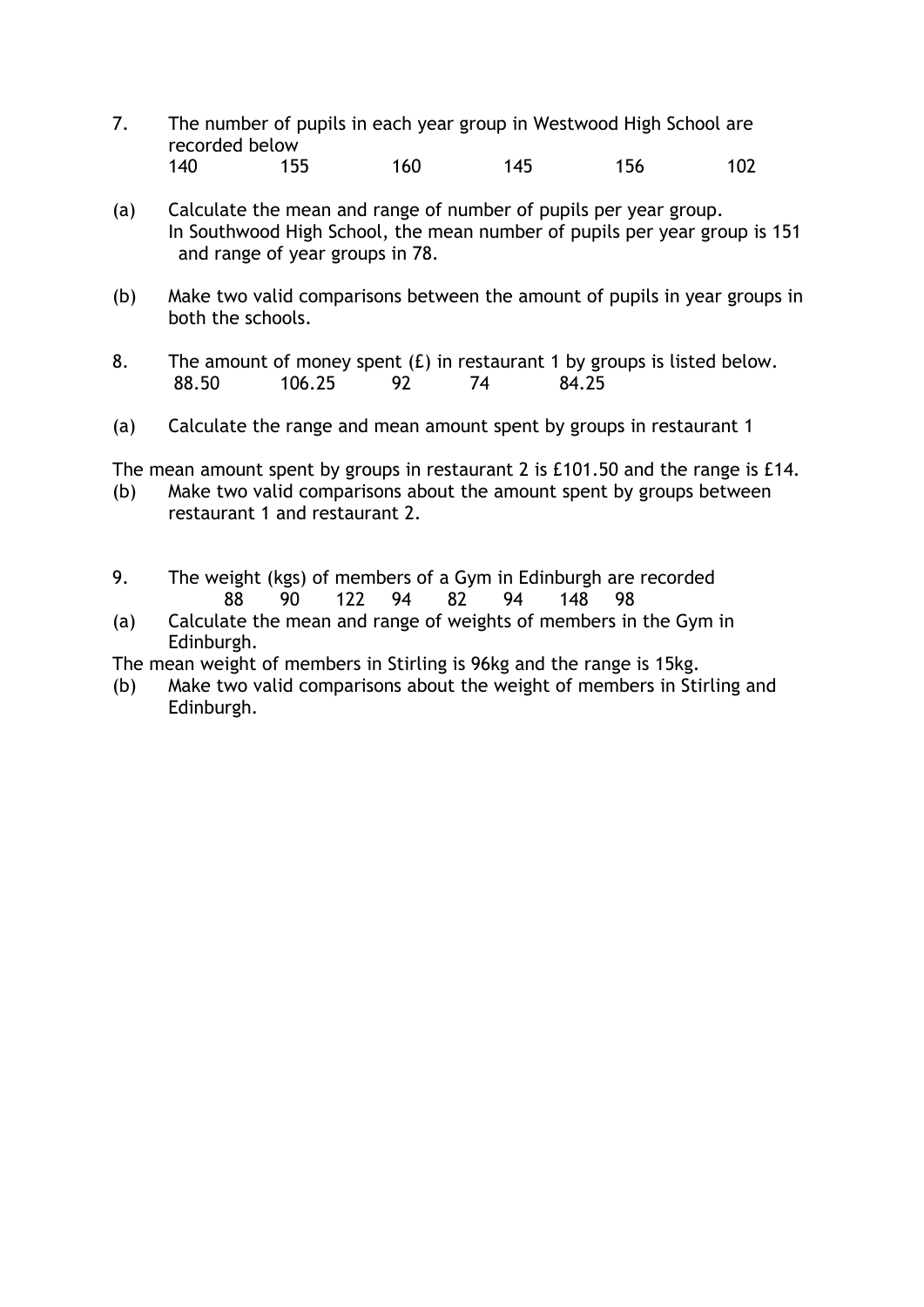## Chapter 3: Standard Deviation

*Calculated are permitted for the entirety of chapter 3.*

Calculate the mean and standard deviation for each of the following sets of numbers

- 1. 40, 50, 32, 38 2. 11, 30, 36, 27, 26 3. 108, 97, 115, 106, 103, 99, 93 4. 55, 57, 60, 72, 99, 107 5. 20, 20, 20, 20, 20, 20, 27 6. 55, 62, 30, 51, 47 7. 91, 90, 95, 89, 92, 87, 93 8. 14, 25, 18, 24, 13, 11, 26, 29, 11, 30, 8 9. 6, 8, 9, 4, 7, 6, 4, 8 10. 30, 42, 35, 29, 31, 40
- 11. John is training for a 10km race. He starts to looking at different training programmes. Before he begins the programme he records the following times.

56, 50, 52, 49, 58

- (a) Calculate the mean and standard deviation of John's race times before the training programme.
- (b) After the training programme, John has a mean time of 48.5 minutes and a standard deviation of 5.2. Make two valid comparisons between John's times before and after the training programme.
- 12. The prices that cars pay for repairs in a garage in Paisley are listed below. 340, 310, 290, 280, 400
- (a) Calculate the mean and standard deviation of the repairs for the garage in Paisley.
- (b) In another garage in Irvine, the mean repair price was £340 and the standard deviation was 50. Make two valid comparisons between the price of repairs in the two garages.
- 13. The amount of customers per day in Café Uno are recorded below. 500, 470, 320, 275, 345, 400, 420
- (a) Calculate the mean and standard deviation of the number of customers
- (b) In Café Duex the mean number of customers is 450 and the standard deviation is 65. Make two valid comparisons between the number of customers in Café Uno and Café Duex.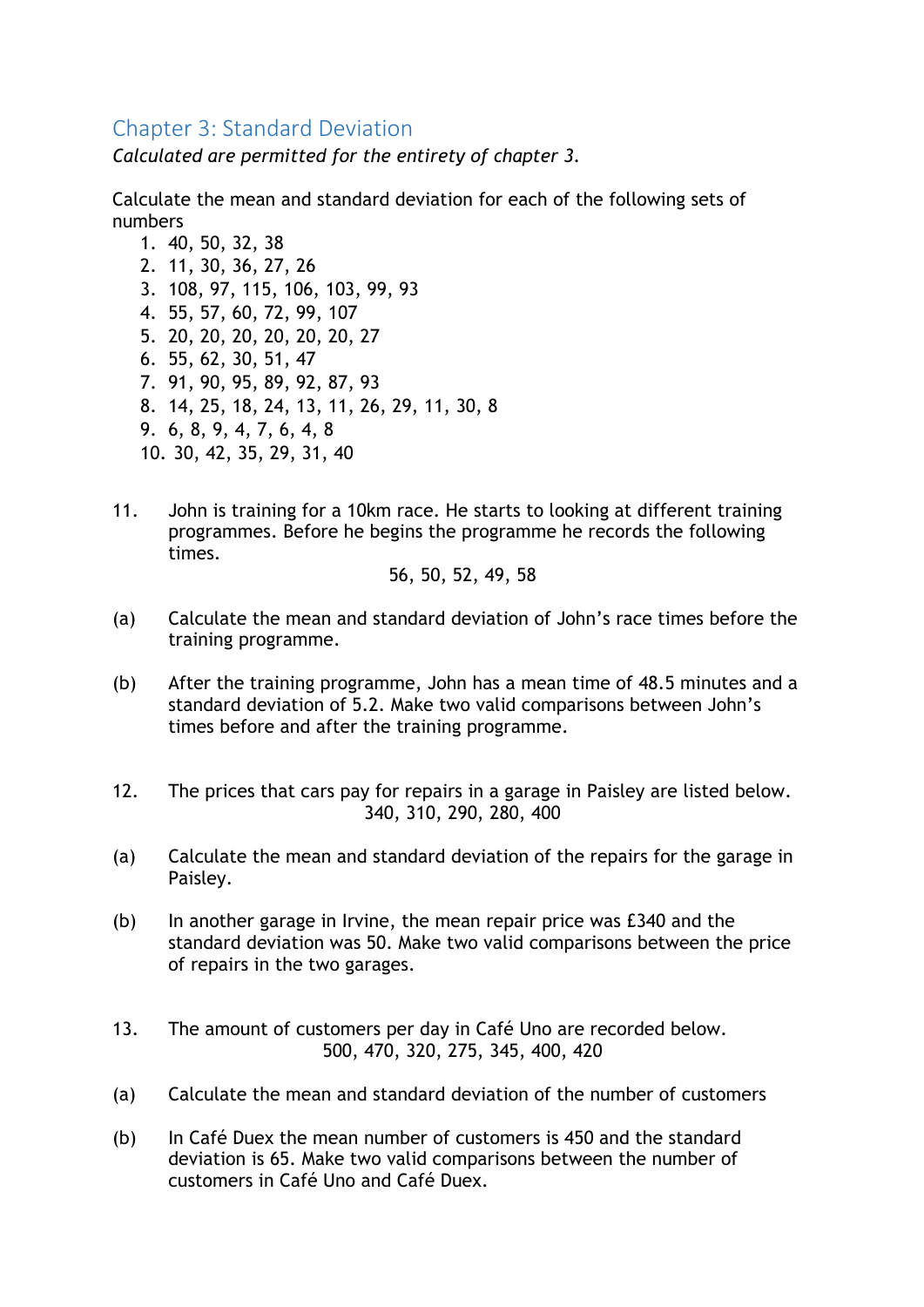14. The number of points the basketball team Glasgow Rocks scores in a game is listed.

#### 98, 86, 90, 92, 154

- (a) Calculate the mean and standard deviation of Glasgow Rocks' points.
- (b) Another team the Edinburgh Kings, had a mean score of 98 and a standard deviation of 12.4. Make two valid comparisons between the two teams.
- 15. Stuart is an avid gamer and records what place he finishes in a game where there are 100 players and the objective is to outlast your opponents. 12, 1, 2, 1, 7, 13, 28, 88
- (a) Calculate Stuarts mean and standard deviation for his finishing position
- (b) Ben plays the same game, and his mean finishing position is 19 and the standard deviation is 8.42. Make two valid comparisons between Stuart and Ben.
- 16. The price motorbikes sold at a garage are as follows. 12000, 9000, 7500, 9500, 9800
- (a) Calculate the mean and standard deviation of the price that motorbikes are sold.
- (b) The mean price of a car sold is £14,500 and the standard deviation is 2800. Make two valid comparisons between the price of cars and motorbikes sold at the garage.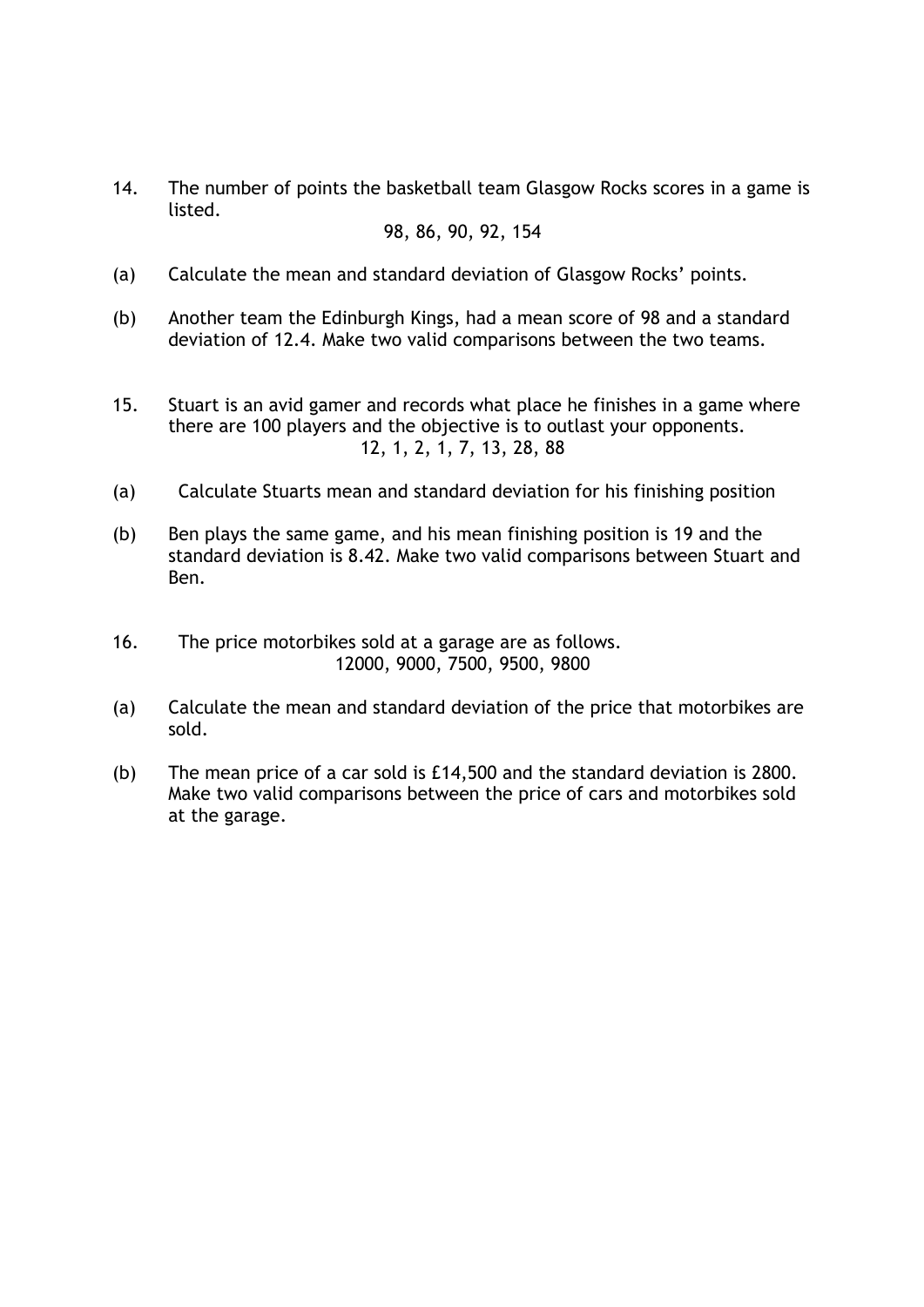Chapter 4: Five Figure Summary/Box Plots

Write down a Five-Figure Summary and Draw a Box Plot for each of the following sets of data.

1. 4, 6, 8, 12, 8, 13, 10, 11, 12 2. 30, 24, 33, 24, 39, 23, 32, 22, 29, 30 3. 89, 80, 82, 68, 62, 78, 75 4. 25, 34, 38, 45, 59, 59, 75, 80 5. 104, 76, 45, 108, 95, 81, 66, 61, 70, 108, 109 6. 4, 4, 6, 1, 2, 4, 5, 3, 4, 2, 3, 4, 5, 6, 6 7. 10, 25, 18, 16, 48, 50, 68, 8. 200, 155, 126, 151, 180, 190, 199, 204, 260, 177, 178, 194, 141

9. The following information below shows the temperatures on the day of Sunday League football games.

13, 12, 16, 18, 16, 15.5, 16, 16.5, 19, 20, 16

Draw a box plot of the information above.

10. The height of people who work in an office are plotted on a stem and leaf diagram.

| <b>Stem</b> | Leaf             |
|-------------|------------------|
|             | $15 \mid 18$     |
|             | $16 \mid 259$    |
|             | 17   1 2 4 5 7 8 |
|             | 18 0 2 7 8       |
| $19 \mid 6$ |                  |

- (a) Create a Five-Figure summary of the information above
- (b) Draw a Box Plot to show this information.
- 11. The amount of pupils who achieve a Nat 5 maths in a school is recorded below

|  | 2010   2011   2012   2013   2014   2015   2016   2017   2018   2019 |  |                               |  |  |
|--|---------------------------------------------------------------------|--|-------------------------------|--|--|
|  | 130   145   126   144   136   129                                   |  | $\vert$ 132   148   151   155 |  |  |

- (a) Create a five figure summary for the information above
- (b) Draw a box plot for the information shown.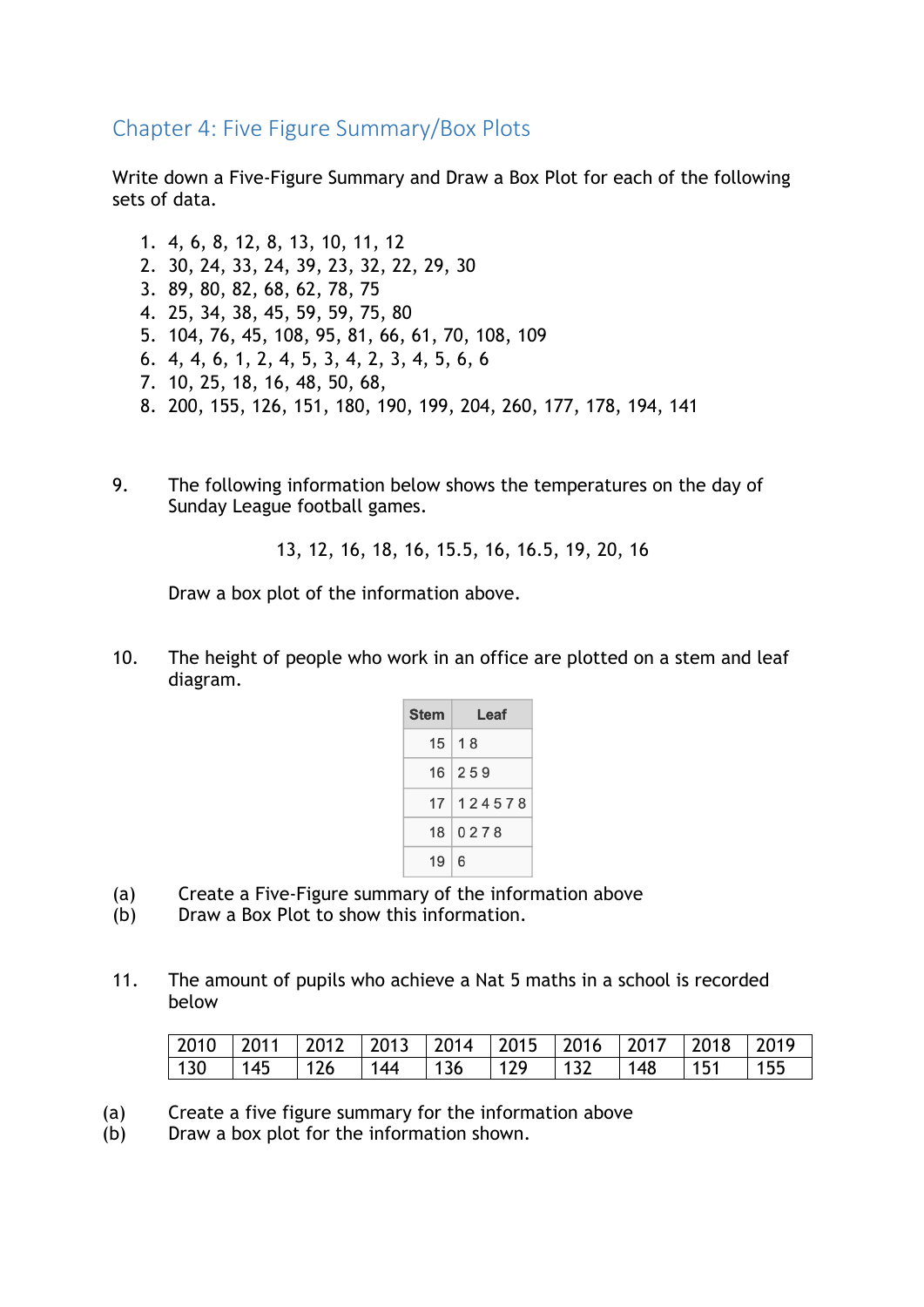12. The highest conversion rate of pounds to yen in a month is recorded in a line graph.



- (a) Create a 5 figure summary of the information above
- (b) Create a box plot to display this information.
- (c) If Matthew converted £200 into Yen, what is the difference between the most and least amount of Yen he would receive?
- 13. The number of goals per player is recorded in the table below for two teams

| Red FC   |  | ∽<br>سه | $\overline{\phantom{0}}$<br>- | U | -4.4 |   | ິດ | 15  | $\sim$       |
|----------|--|---------|-------------------------------|---|------|---|----|-----|--------------|
| AFC Blue |  | ∽       |                               |   | O    | O | 14 | 1 N | $\mathbf{A}$ |

Draw a comparative box plot for the amount of goals scored by each player in the teams above.

14. A Stem and Leaf diagram of two classes results is recorded below

|                    | <b>Scores</b>       |                |  |  |  |  |  |  |
|--------------------|---------------------|----------------|--|--|--|--|--|--|
| <b>Miss Cooper</b> | stem                | Mr Jones       |  |  |  |  |  |  |
| 2                  | 4                   | 8              |  |  |  |  |  |  |
| 652                | 5                   | 179            |  |  |  |  |  |  |
| 760                | 6                   | 0156           |  |  |  |  |  |  |
| 9665521            | 7                   | 02             |  |  |  |  |  |  |
| 88                 | 8                   | 1118           |  |  |  |  |  |  |
|                    | 9                   | 0 <sub>0</sub> |  |  |  |  |  |  |
|                    | key: 9   0 means 90 |                |  |  |  |  |  |  |

A box plot is drawn of one of the sets of data below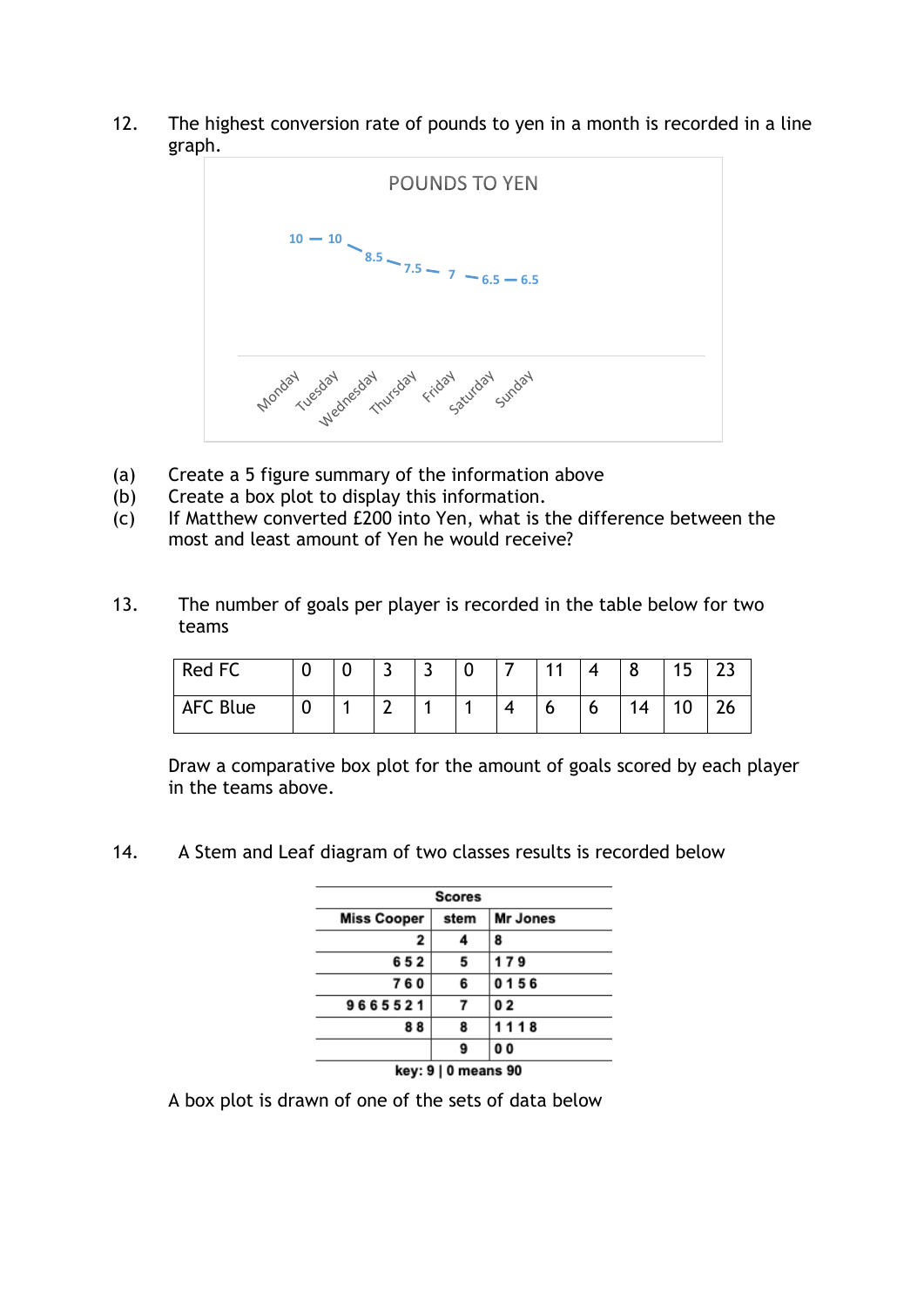

- (a) Which class is represented by the data above?
- (b) Draw a box plot of the other classes results.
- 15. A stem and leaf diagram is drawn to show how much money customers spend at their local bookshop.

| <b>Stem</b> | Leaf        |
|-------------|-------------|
|             | $0$   8 $9$ |
|             | 1   1 5 5   |
|             | 2 058       |
|             | 3 1 2 3 5 5 |
|             | 40168       |
| $5 \mid 5$  |             |

- (a) Create a five figure summary to show the information above
- (b) Create a box plot to show the information above.
- 16. Two different shops counts hoe many customers they get in a day.

|   |   | Shop 1      |                                                                                                                                                    |   |           | Shop 2 |   |                        |
|---|---|-------------|----------------------------------------------------------------------------------------------------------------------------------------------------|---|-----------|--------|---|------------------------|
|   |   |             |                                                                                                                                                    |   |           |        |   |                        |
| 9 |   |             | $\begin{array}{c c c c c c c c c} \n7 & 6 & 4 & 2 & 5 & 9 \\ \n8 & 7 & 6 & 1 & 3 & 0 & 3 & 5 \\ \n9 & 9 & 9 & 6 & 4 & 4 & 8 & 8 & 9 \n\end{array}$ |   |           |        |   |                        |
|   |   |             |                                                                                                                                                    |   |           |        |   | Key:<br>$2 4$ means 24 |
|   | 4 | $1 \quad 0$ | $0 \mid 5 \mid 5 \mid 7 \mid 9$                                                                                                                    |   |           |        | 9 |                        |
|   |   |             | $8$ 5 2 6 4 5                                                                                                                                      |   |           |        |   |                        |
|   |   |             |                                                                                                                                                    |   | $\vert$ 2 |        |   |                        |
|   |   |             |                                                                                                                                                    | 8 |           |        |   |                        |

Draw a comparative box plot for the information above.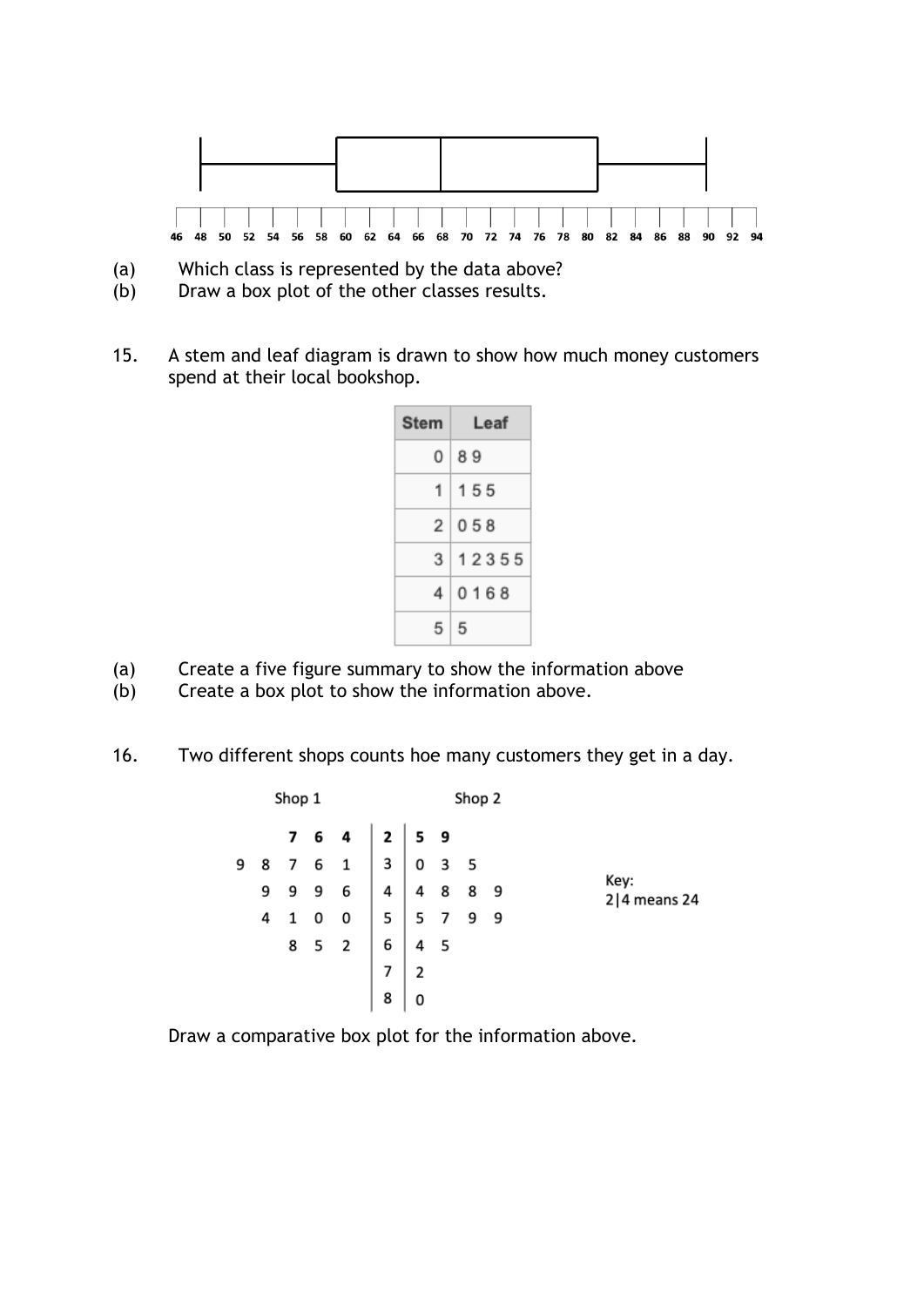## Chapter 5: IQR & SIQR

Calculate the median and IQR of the following sets of numbers

1. 30, 45, 28, 66, 17, 25 2. 100, 102, 101, 105, 104, 110, 106 3. 66, 89, 14, 71, 85, 40, 60, 78, 106 4. 10, 16, 15, 22, 73, 62, 59, 47 5. 94, 68, 55, 260, 178, 150, 133, 198

Calculate the median and SIQR of the following sets of numbers

- 6. 81, 70, 65, 38, 90, 26
- 7. 350,210,400,410,280,520,600
- 8. 120,80,250,90,95,165,190,180
- 9. 250,300,190,210,160,400,420,380
- 10. 1000,4500,2000,1600,2200,3000,4200,5500
- 11. A box plot is drawn below to show how many customers do not turn up to check in when they have booked a room every month.



What is the median and the SIQR of the information above?

12. The able below shows the amount of waiters on shift at a restaurant during the week

|  | Monday Tuesday   Wednesday   Thursday   Friday   Saturday   Sunday |  |  |
|--|--------------------------------------------------------------------|--|--|
|  |                                                                    |  |  |

- (a) Put the numbers above in order from smallest to biggest
- (b) Calculate the median number of waiters
- (c) Calculate the Interquartile-Range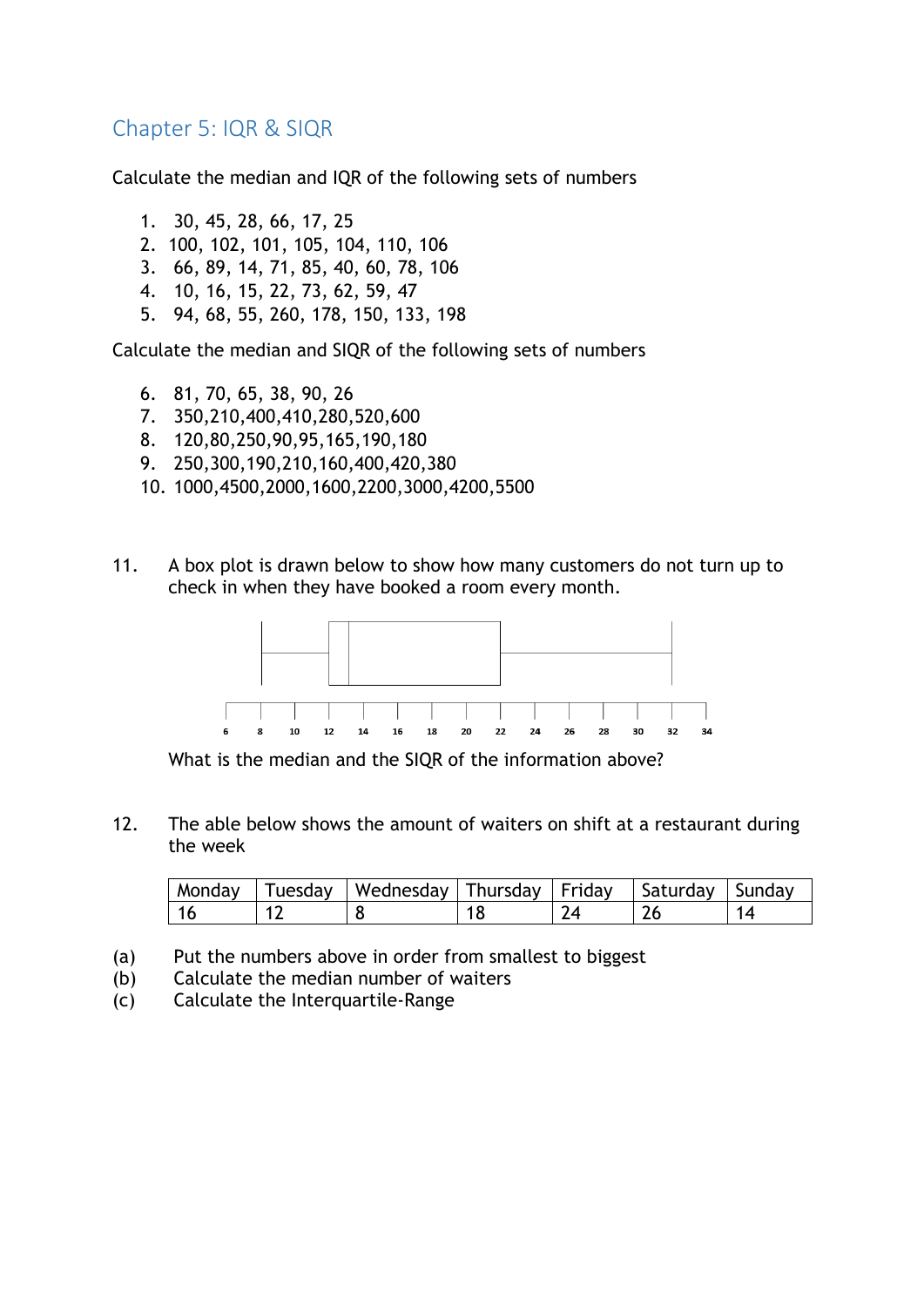13. The number of attendees to a car boot sale in Dumfries is recorded in a Stem and Leaf Diagram

| <b>Stem</b> | ∣ Leaf |
|-------------|--------|
|             | 2189   |
|             | 3 2    |
|             | 4125   |
|             | 51258  |
|             | 60048  |
| $\tau$      | 5      |

- (a) Calculate the median and SIQR
- (b) The median number of attendees to a car boot sale in Dundee is 45 and the SIQR is 12.5. Make two valid comparisons between the number of attendees to the two car boot sales.
- 14. The number of pupils off in a school day for two weeks **before the October Holidays** is recorded below.

18, 20, 20, 19, 16, 14, 25, 28, 22, 30

- (a) Calculate the median number of pupils off.
- (b) Calculate the IQR.

The results for the two weeks **after the October Holidays** are recorded in the Box Plot below.



- (c) Calculate the median and IQR of this information.
- (d) Write two comparative statements between the number of pupils absent from school **before** and **after** the October holidays.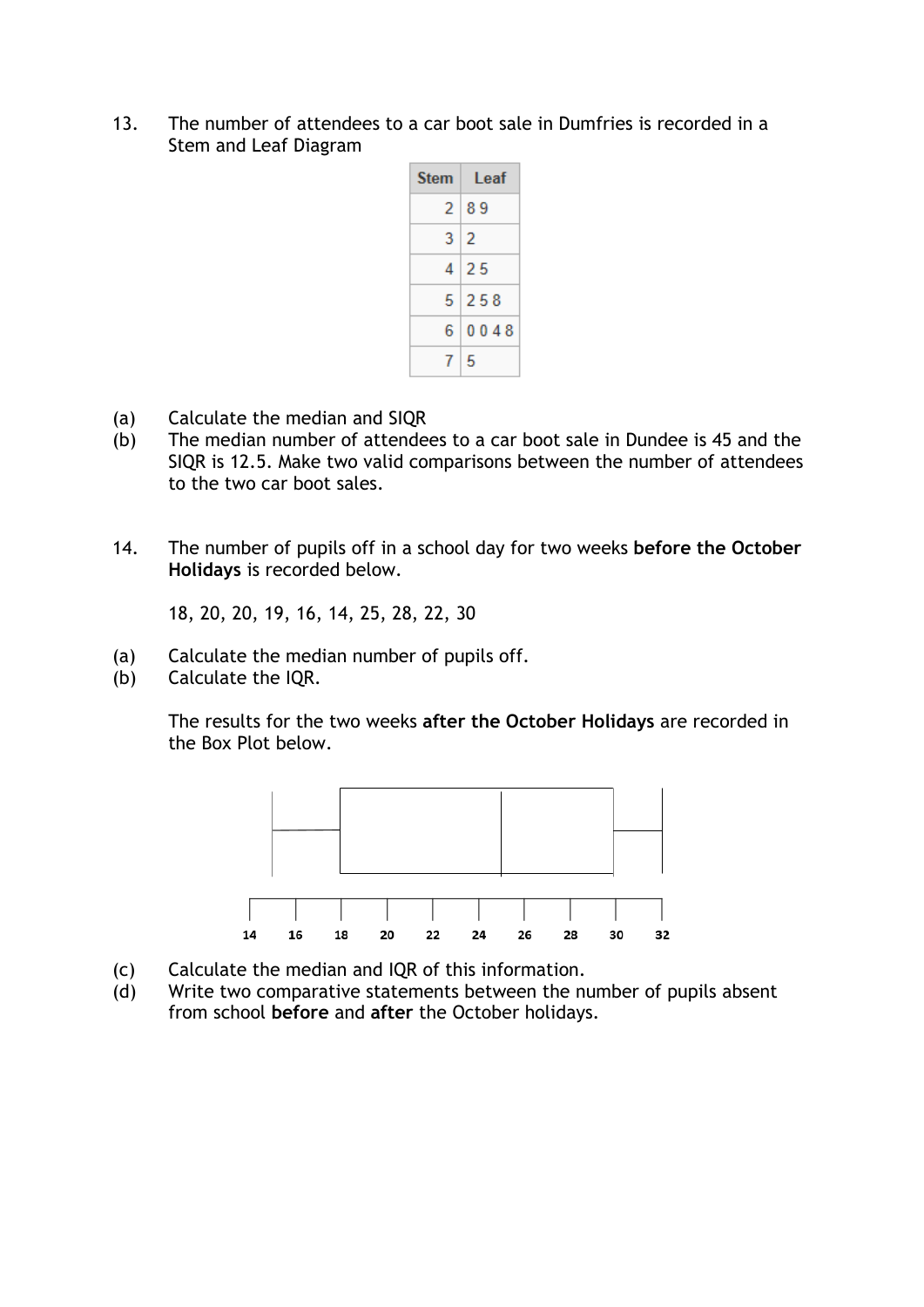15. A back to back stem and leaf diagram is made to show the number of cars that go under a tunnel per hour on a Saturday and Sunday.

- (a) Calculate the median and SIQR for Saturday
- (b) Calculate the median and SIQR for Sunday
- (c) Make two valid comparisons between the number of cars that go under a tunnel per hour on a Saturday and a Sunday.
- 16. The amount of weight people lost under a weight loss programme is written in a table.

| 3kg | 2kg | 7kg | 5kg | 12kg |
|-----|-----|-----|-----|------|
| 4kg | 4kg | 9kg | 6kg | 7kg  |

(a) Calculate the median and IQR of this information

Two people were left out of this as they did not finish the programme, but they lost 1kg and 14kg respectfully.

(b) How will this affect the median and IQR?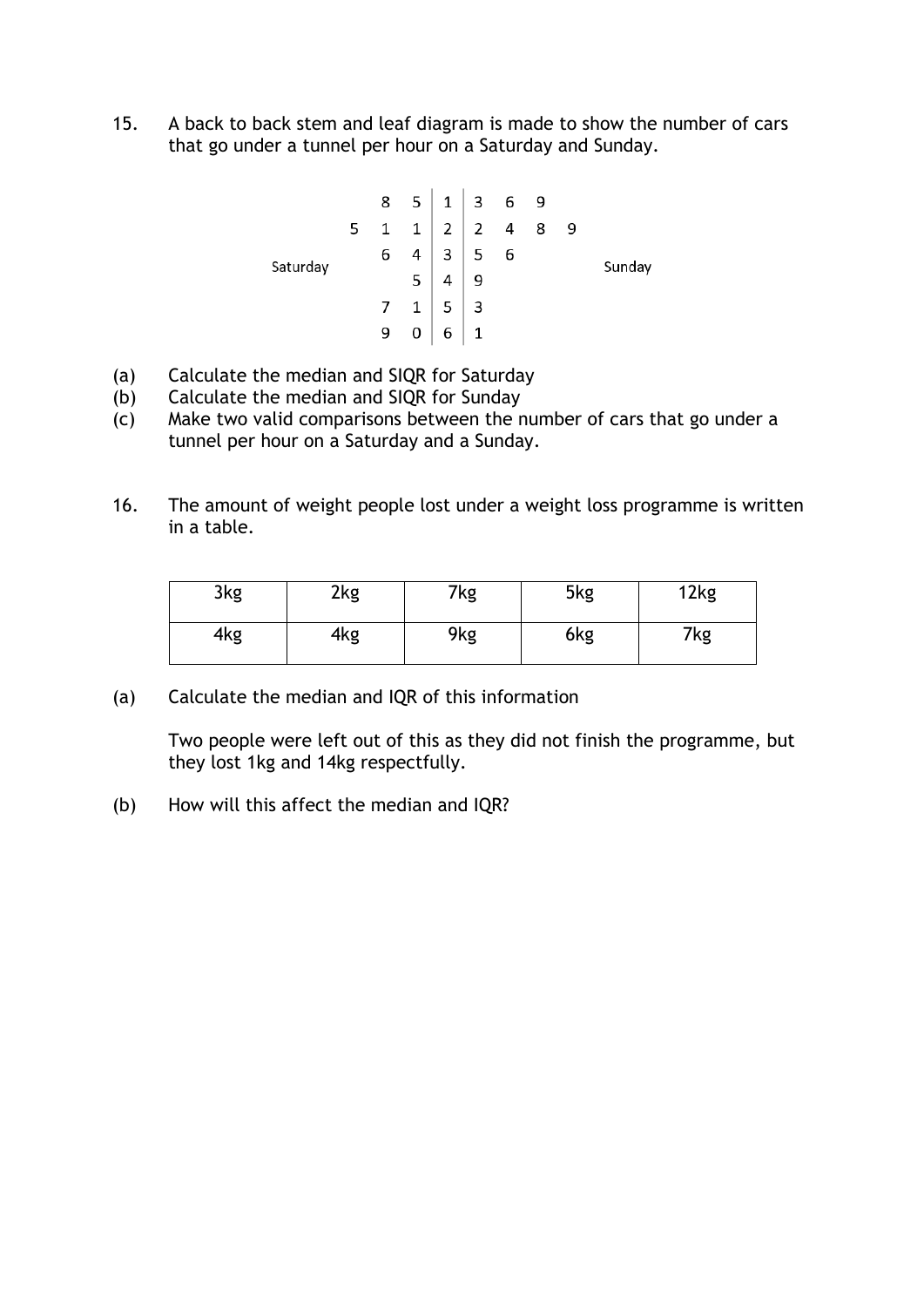## Chapter 6: Reading Tables

*A chapter is permitted in this entire chapter*

1. **Calculator Question** A survey is done on customers in a shop on what they live in.



- (a) How many customers live in a Terraced house or a Bungalow
- (b) What percentage of customers live in flat?
- 2. **Calculator Question:** The conversion rate for pounds to euros throughout the week is shown on a line graph.



- (a) Alan exchanges £3250 into euros on Thursday, how much did get for it?
- (b) How much more would he get if he exchanged it on Sunday?
- (c) Carrie exchanged £2000 and got 2240 euros, on what day did Carrie exchange on?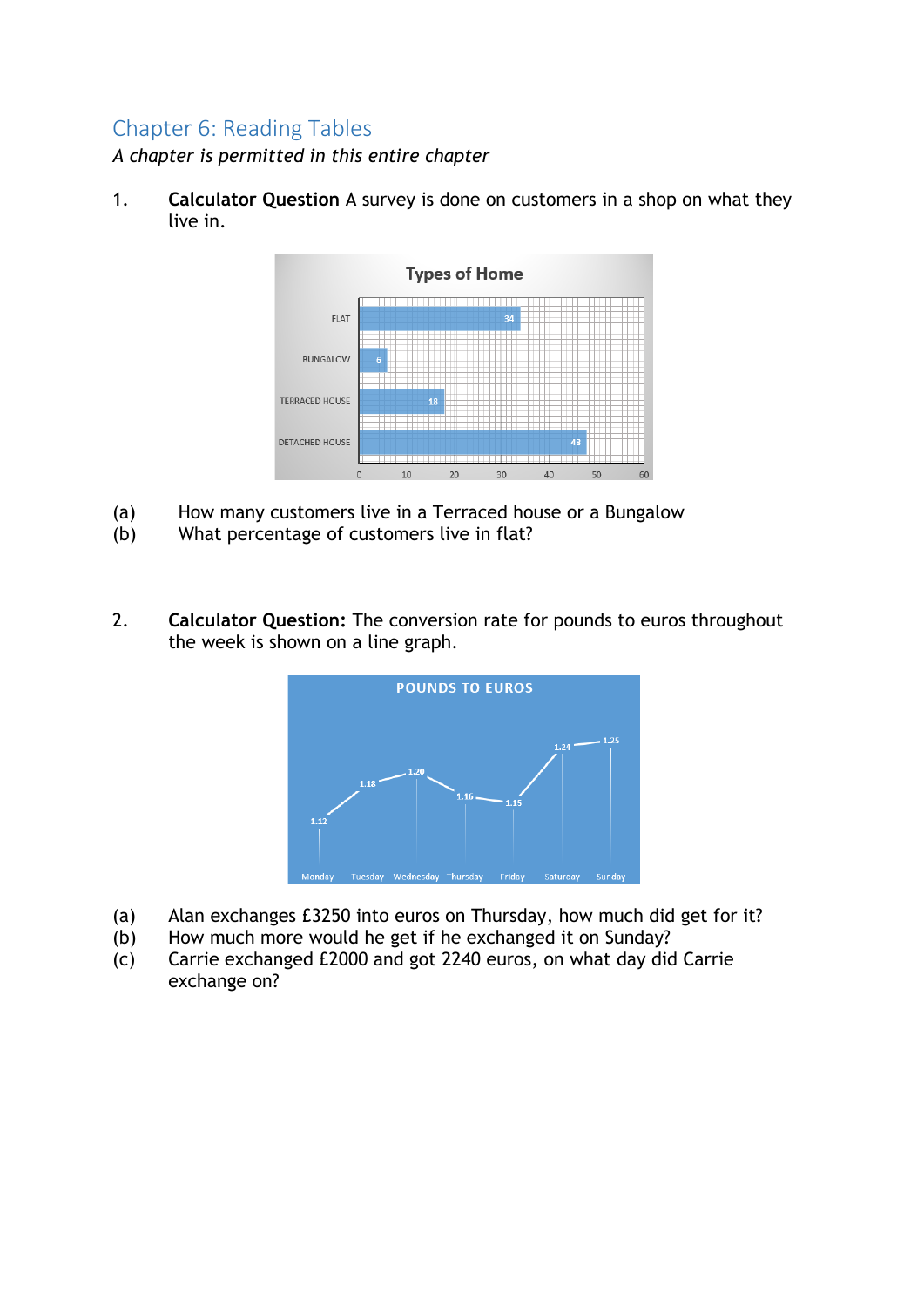3. A class records their favourite flavour of crisps.



- (a) How many pupils picked prawn cocktail or cheese and onion?
- (b) What fraction of pupils chose ready salted?
- $(c)$  What is the ratio of pupils who picked salt and vinegar to smoky bacon?
- 4. The temperature is recorded throughout a week in a line graph.



- (a) Between which two days saw the biggest drop in temperature, and by how much?
- (b) What is the mean temperature for the week?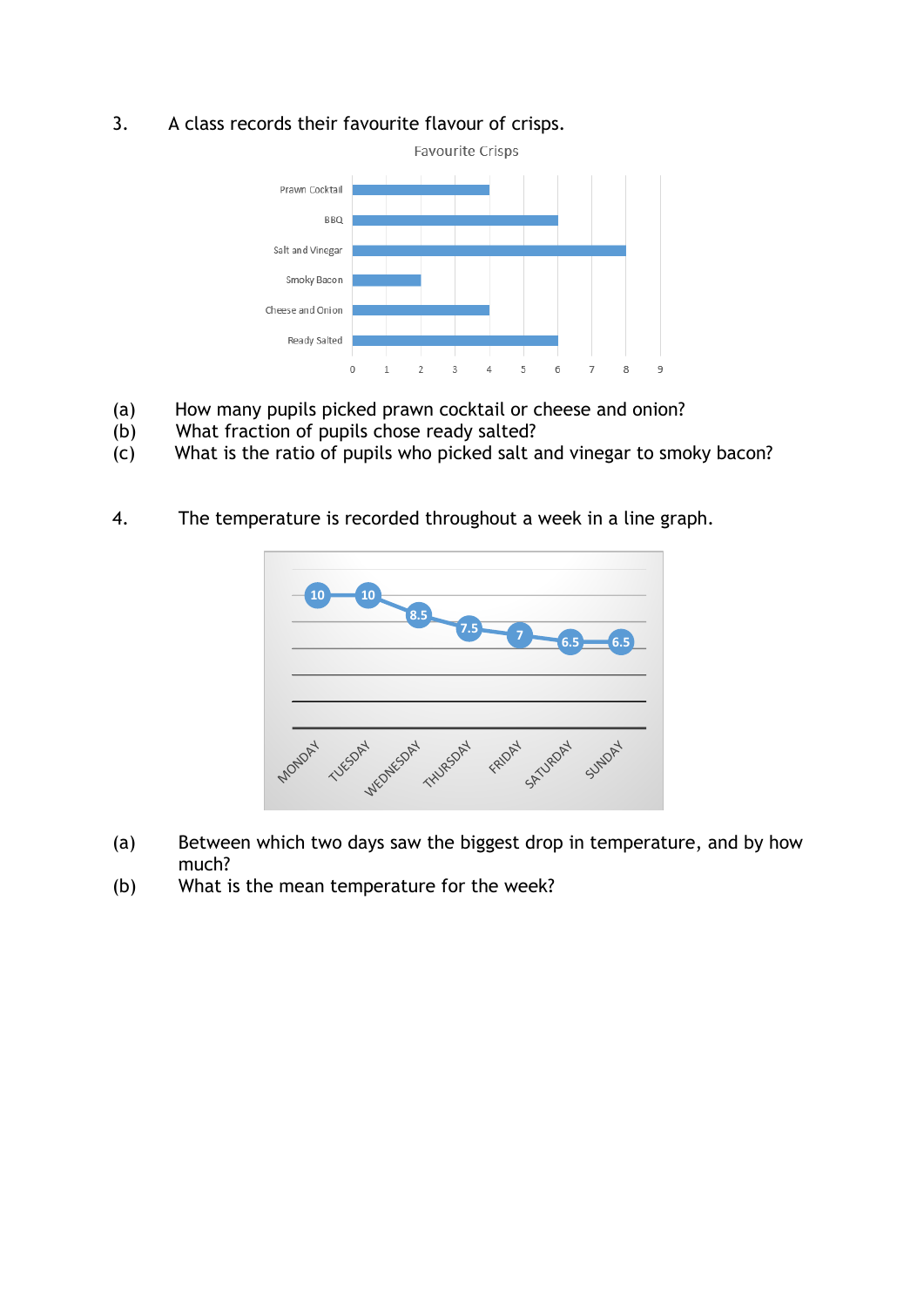5. Mr Evans is the head of a Maths department. He is looking at how many jotters he has in storage and made a bar chart of the results.



(a) Calculate the total number of jotters Mr Evans has

The School Mr Evans works at has 550 pupils.

- (b) To ensure there are enough jotters to give every pupil one of each, which colour of jotters should Mr Evans order?
- (c) It cots £0.50 per jotter, how much would it cost to replenish the maths departments jotters?
- 6. Two paper companies in Glasgow and Edinburgh compare how many units they have sold in the first 6 months of a year



(a) In which month was there the biggest difference between how many units were sold and how much was the difference?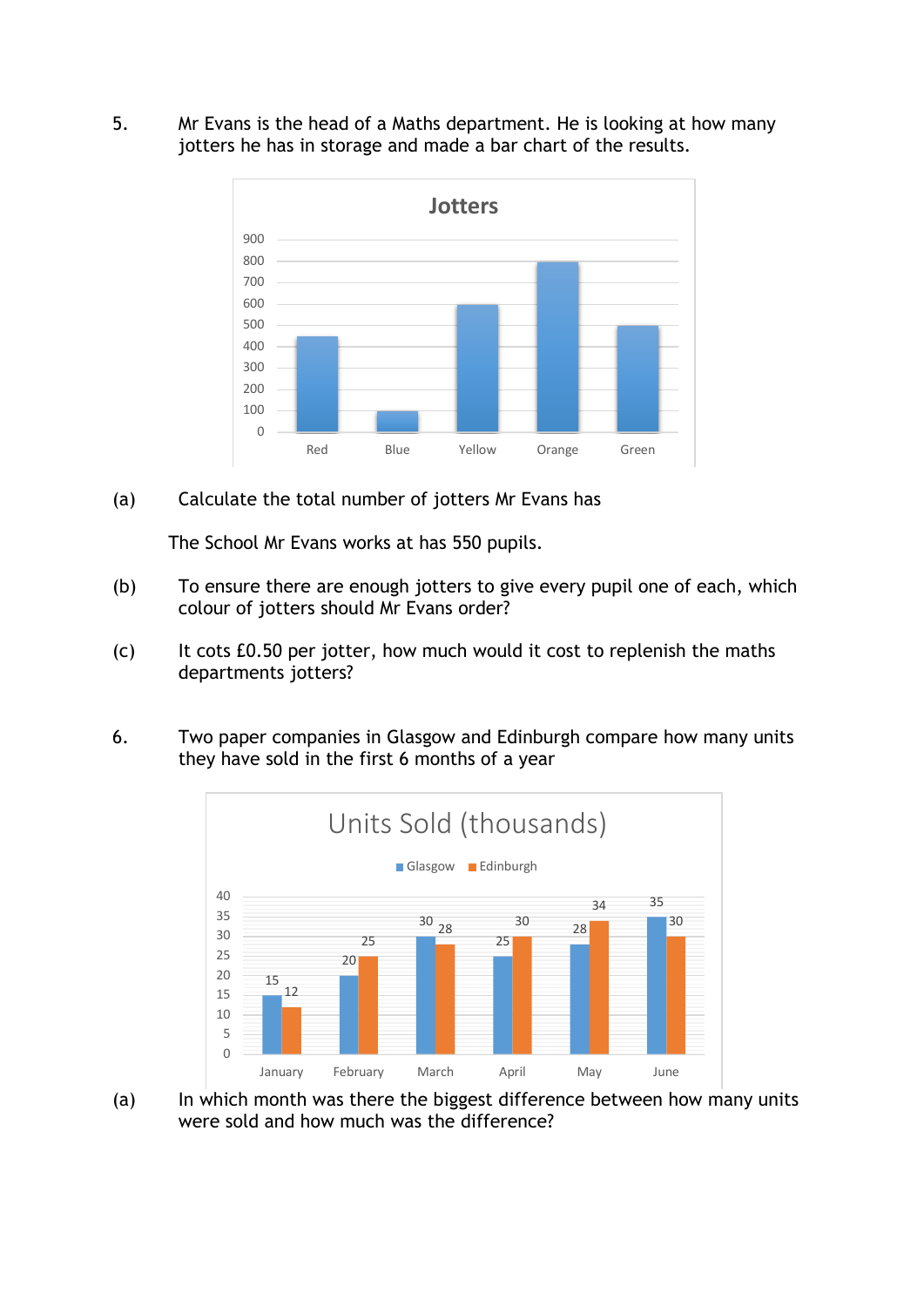(b) The average price of a unit is £2.00. How much money did the Glasgow branch make in those 6 months from selling units of paper?



7. Prelim results across several departments are shown in a comparative bar chart between how many pupils passed and how many say exams.

- (a) Which department(s) had the highest percentage of pupils passing?
- (b) What was the mean percentage of pupils passing per subject? Take your answer to the nearest whole number
- 8. A graph is drawn for converting £1 into different currencies



(a) If Jane converts £800 into Euros in week 4, how much would she get?

Jane then spends 300 euros by the end of week 4. In week 5 she converts it back into pounds then US Dollars

(b) How much would she get in US dollars?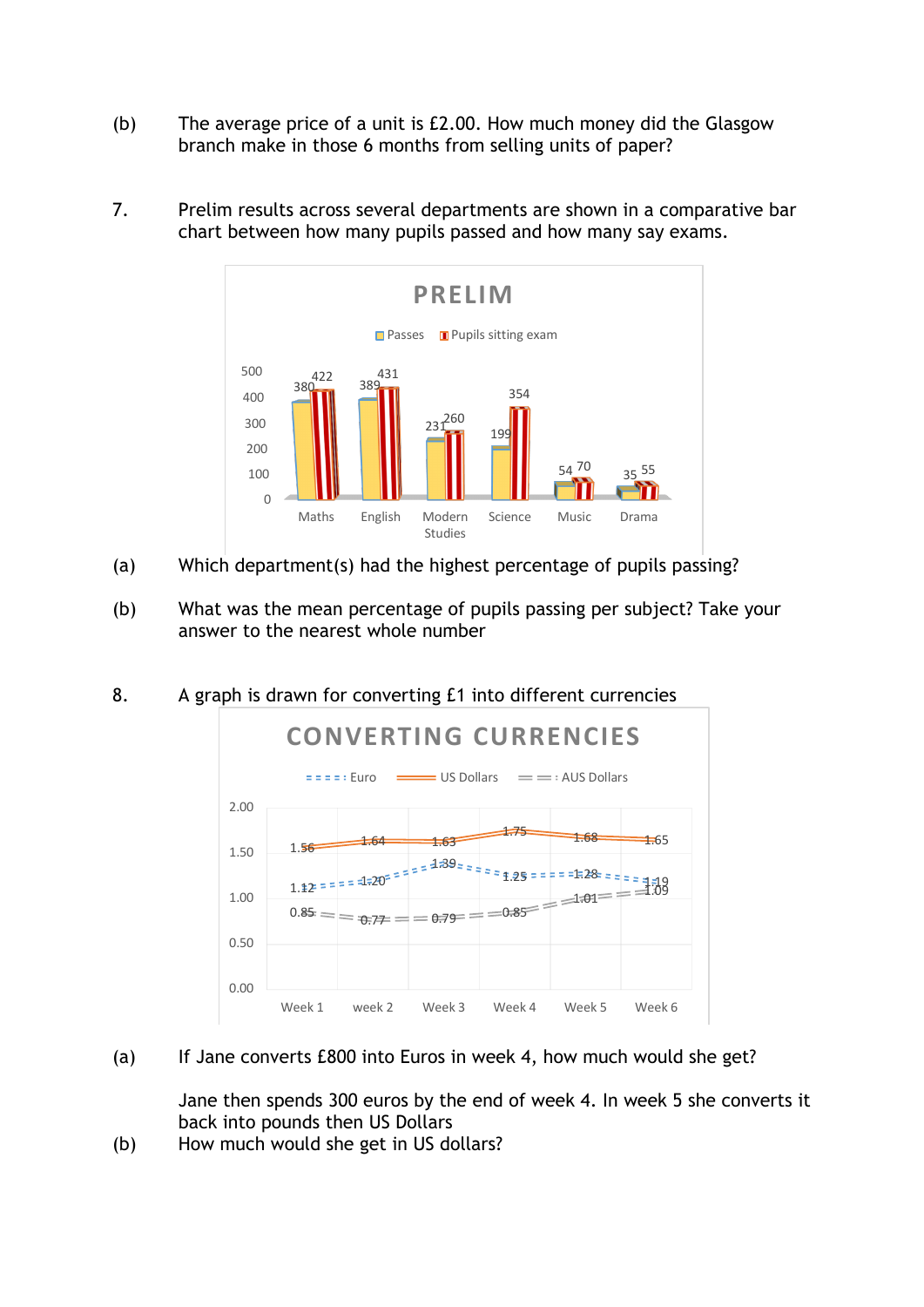## Chapter 7: Pie Charts

Draw a pie chart of the information below

1.

| Rugby | Football   Basketball | Golf | Tennis |
|-------|-----------------------|------|--------|
|       |                       |      |        |

2.

| Red | Green                    | Blue | <b>Black</b> | White |
|-----|--------------------------|------|--------------|-------|
| 68  | $\overline{\phantom{a}}$ |      | 70           |       |

3.

|      |  | Semi-                                     |  |
|------|--|-------------------------------------------|--|
| Flat |  | Bungalow   Terraced   Detached   Detached |  |
|      |  |                                           |  |

4.

| Amazon | <b>Netflix</b> | Disney+ |
|--------|----------------|---------|
|        | 153            |         |

5.

|    | Inverness   Aberdeen   Glasgow   Edinburgh |     |     |
|----|--------------------------------------------|-----|-----|
| 90 | 261                                        | 336 | 393 |

#### 6.

| <b>BBC</b><br><b>News</b> | Sky<br><b>News</b> | <b>CNN</b> |
|---------------------------|--------------------|------------|
| 65                        | 25                 | 30         |

7.

| Cola | Fanta   Irn Bru | Lemonade |
|------|-----------------|----------|
|      |                 |          |

8. Mr Jones is a sales man and his time is divided into "office time", "travelling time" and "sales call time". He recorded the information from a week into a bar chart.



Construct a pie chart to show this information.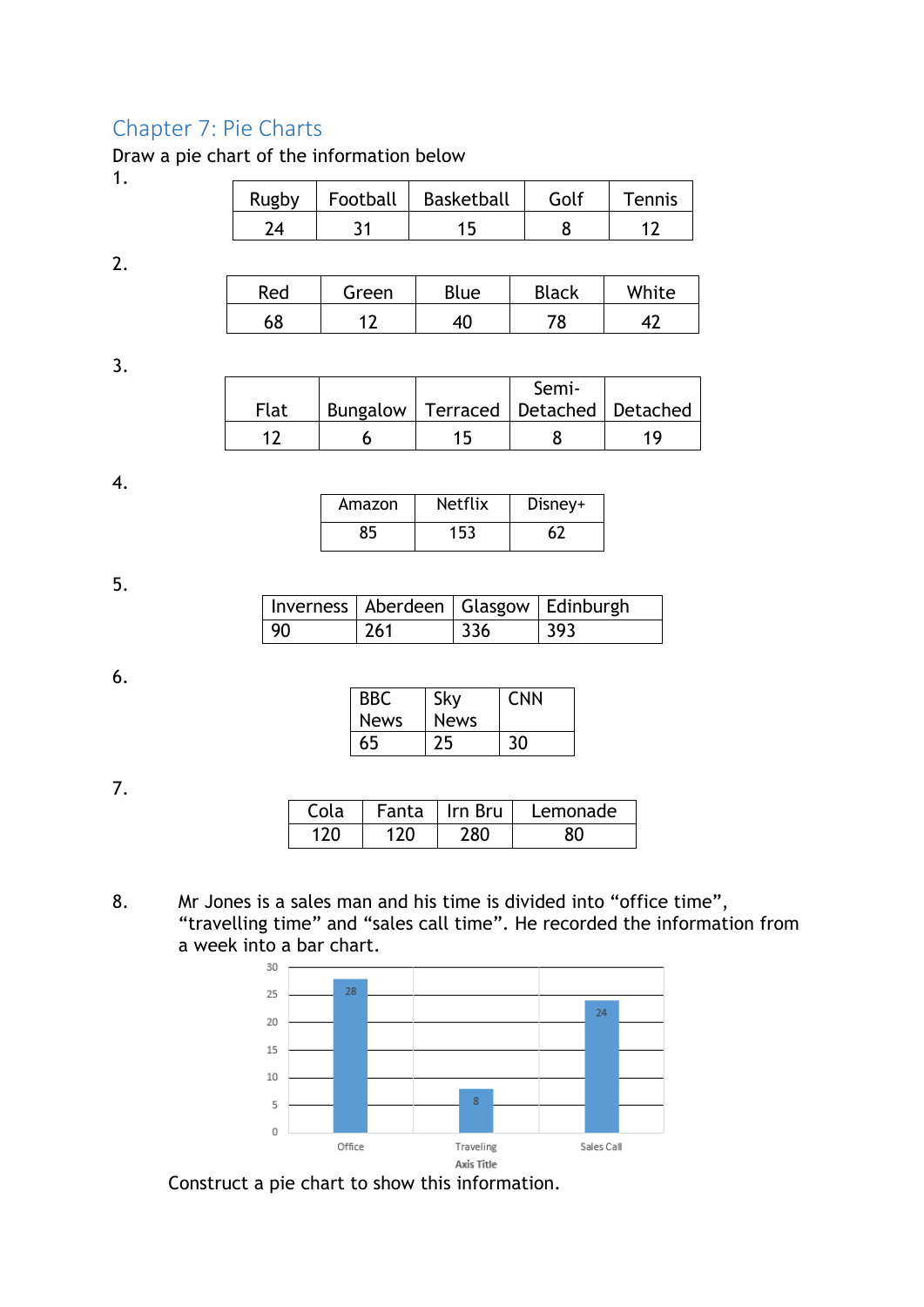#### 9. Mr Shankland record his results for his National 5 Applications of Maths course in the bar chart below



Construct a Pie Chart for the information above.

#### **The numbers displayed below are the degrees, I appreciate that it is not the typical layout but hope it does not cause confusion.**

10. A group of students win the lottery. A pie chart is drawn with their names and the degrees that their slice takes up.



If the group won a total of £48,000

- (a) How much did Tallhah win?
- (b) How much did Jacob win?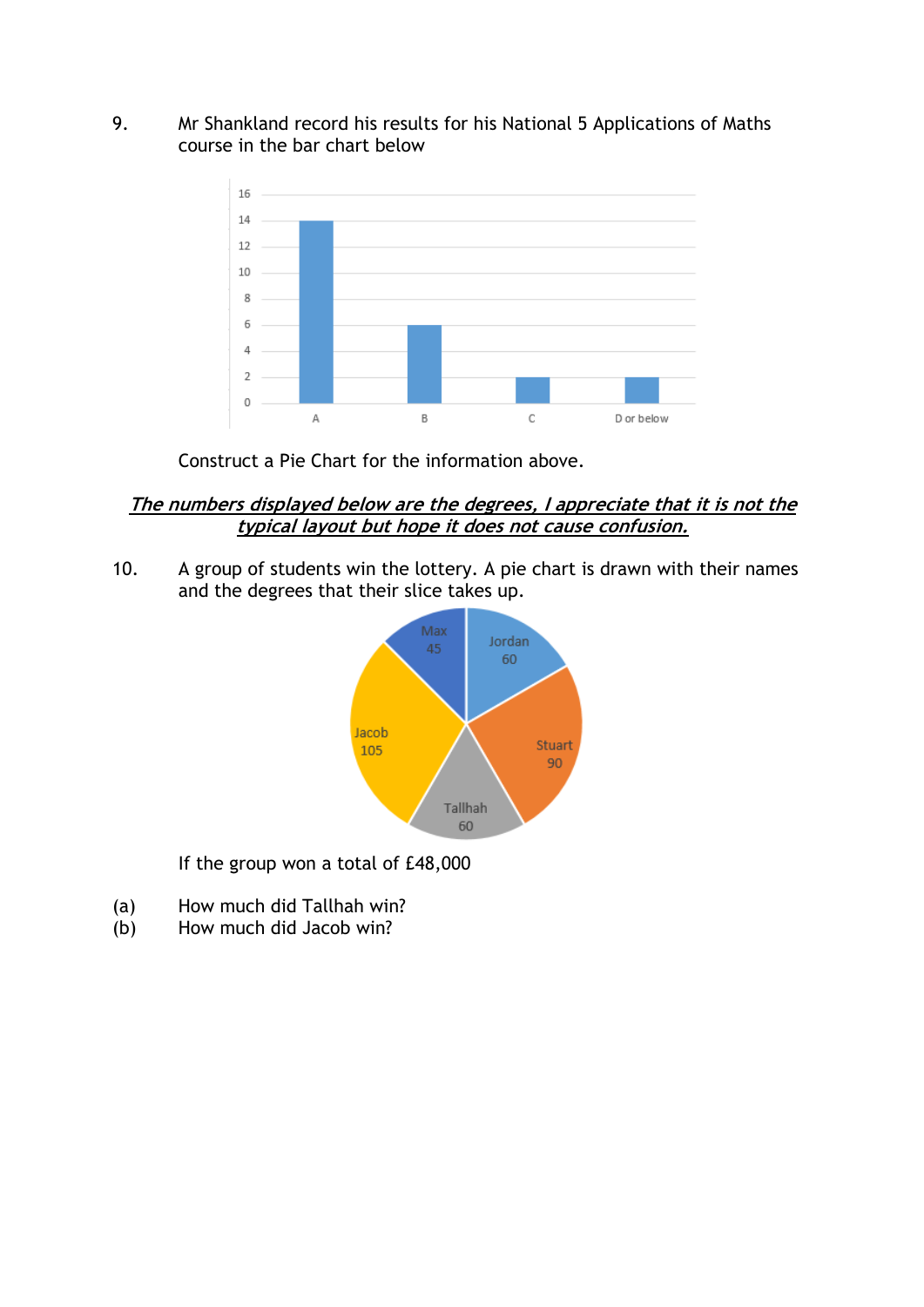11. An airline makes a pie chart about the different staff that it has on its payroll and displays it below.



If there are 120 employees

- (a) How many Pilots are there?
- (b) How many more Airport staff are there than Engineers?
- 12. Gary, Paula, Callum and Jessie all own a small antique store and share hours working.



If altogether they worked 180 hours,

- (a) How many hours did Callum work?
- (b) What was the difference between the least and most hours worked?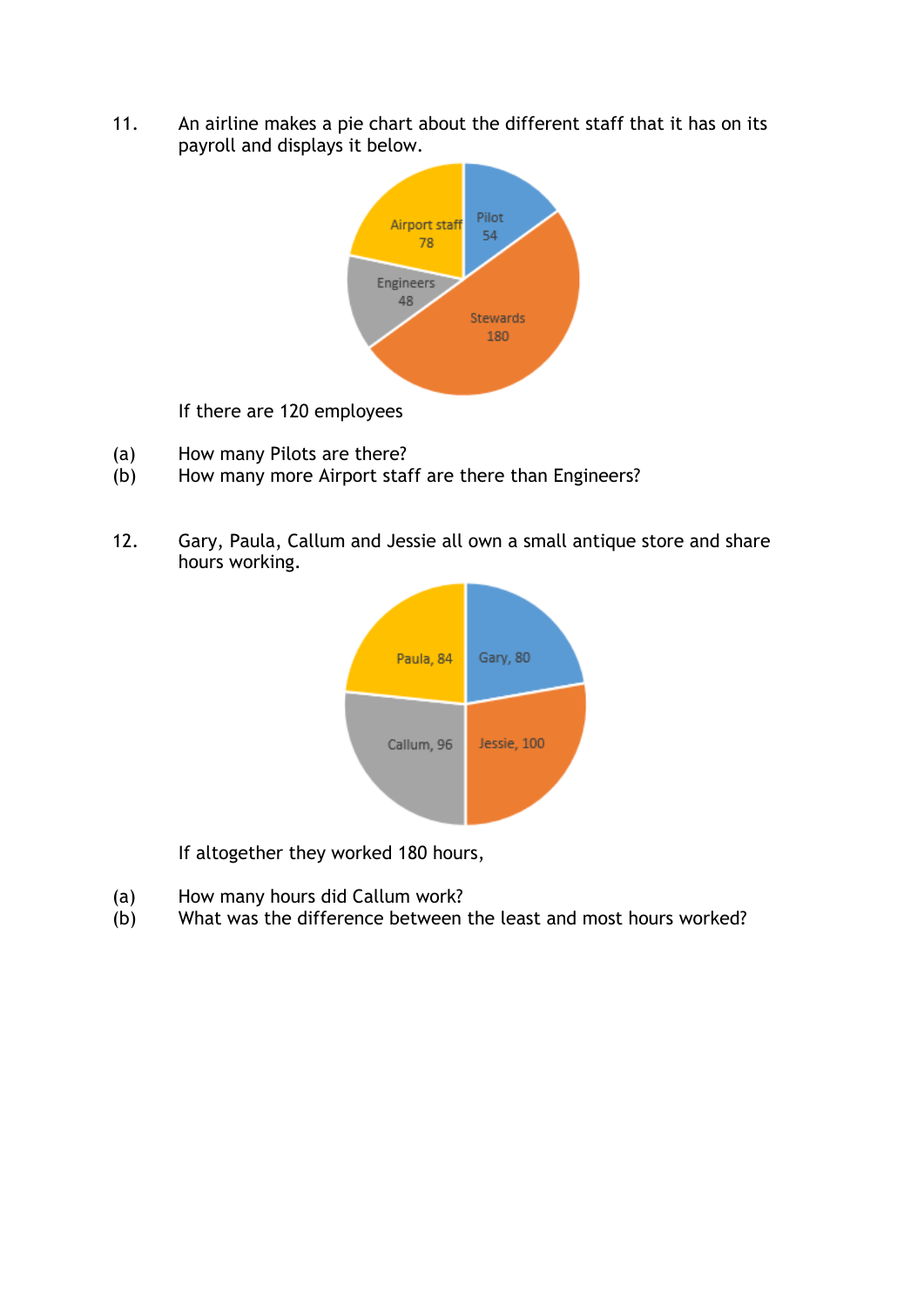13. The amount of pupils in each year group is recorded below in a pie chart



Given there are 1800 pupils in the school,

How many pupils are in each year group?

14. Nicole draws a pie chart to show how much time she spends on her hobbies.



Given that she spends 1 hour and 40 minutes a week reading

- (a) Calculate how much time she spends playing Tennis
- (b) Calculate how much time she spends watching TV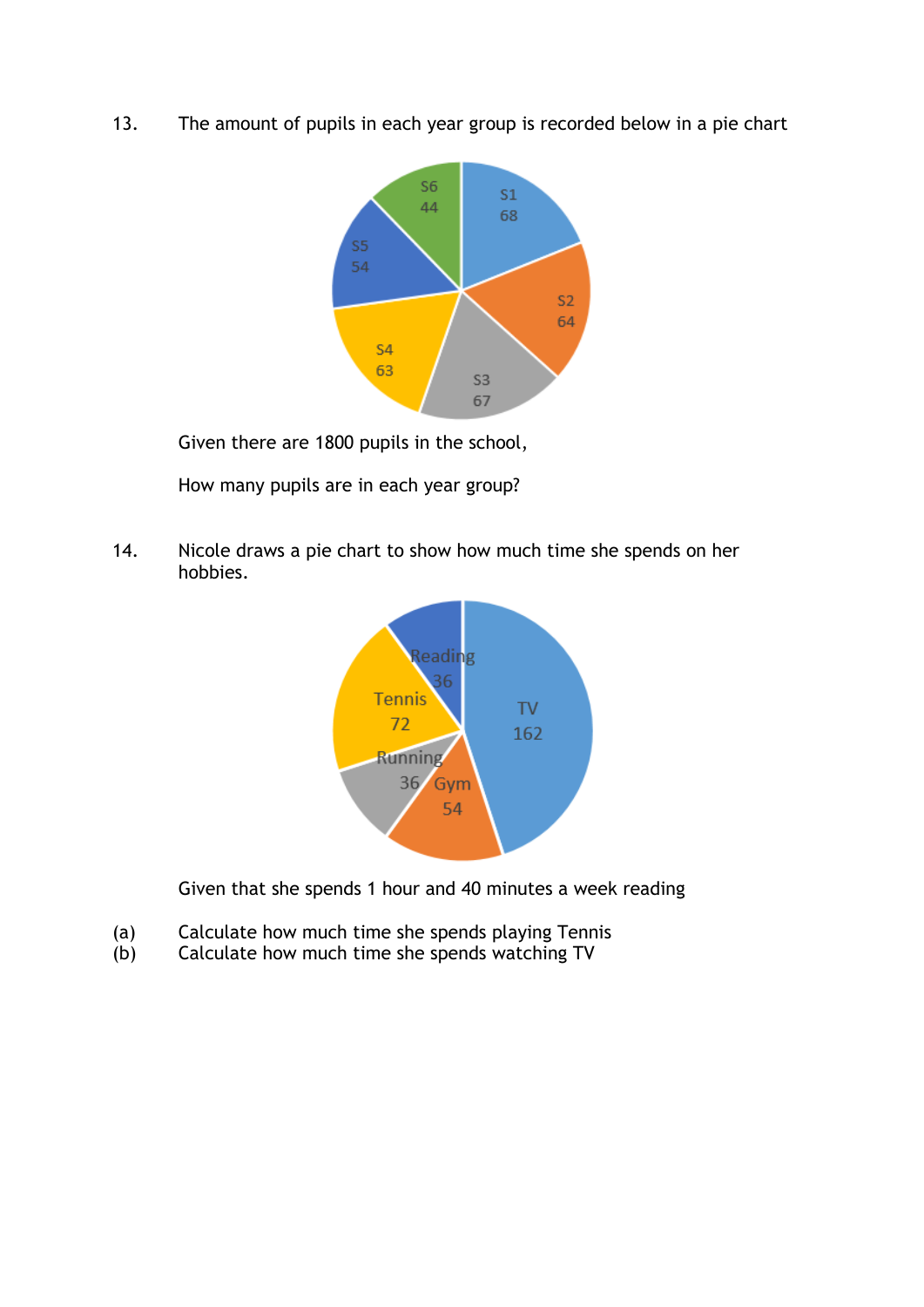15. A Glasgow based company are trying to reduce their carbon emissions, as part of this they are asking employees not to drive into work. How they get to work is recorded below.



Given that, 20 people get the train

- (a) How many people cycled to work?
- (b) How many people got the bus or walked?
- (c) What percentage got the train or bus? To one decimal place.
- 16. An office asks the workers what they had for dinner and the results are recorded below.



Given that 18 employees said takeaway

- (a) How many said home cooked food?
- (b) How many employees are there in total?
- (c) 12 employees were off that day, what is the number of absentees as a percentage?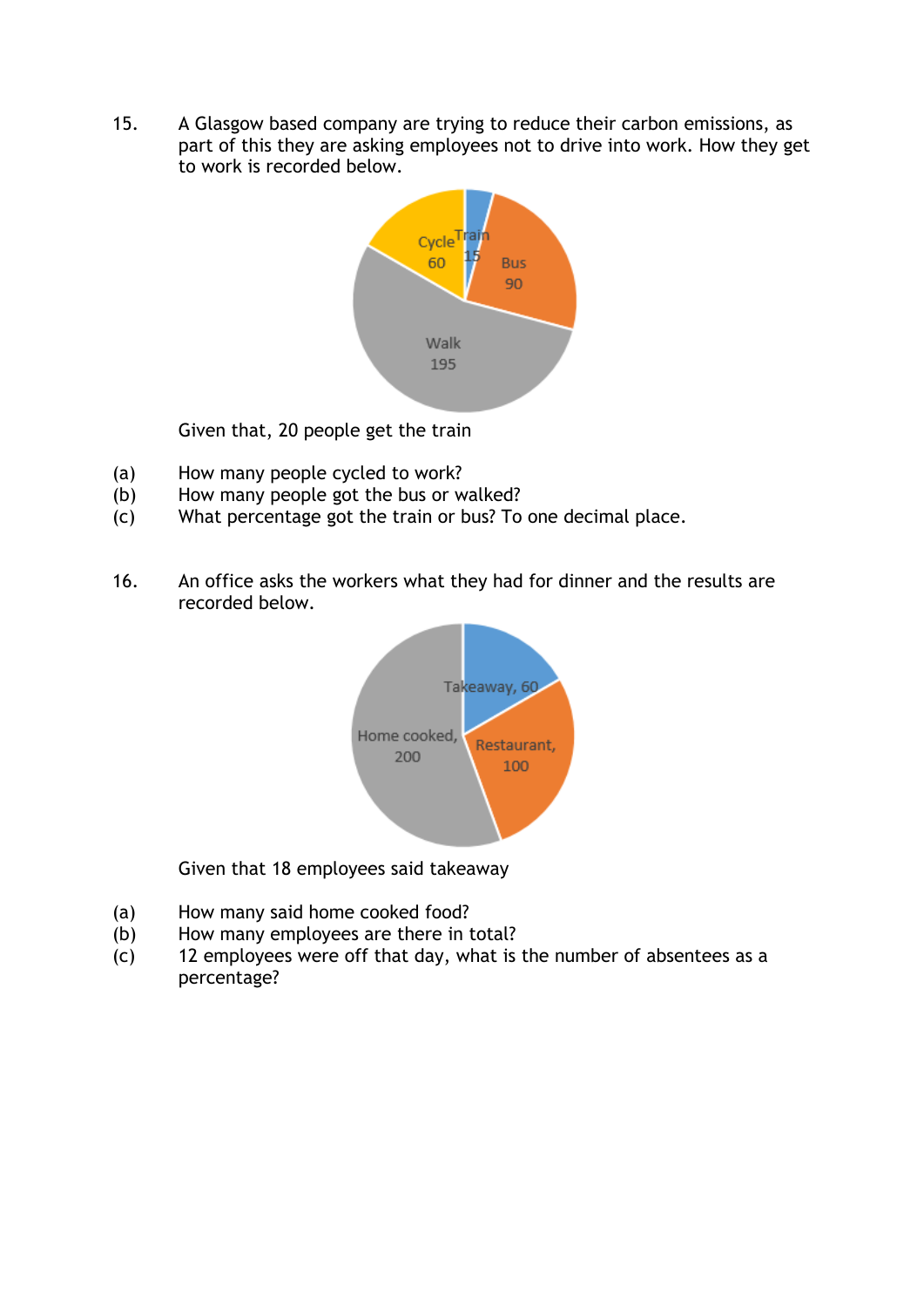17. A survey is done on the pets that people first had when they were younger. The results are displayed on a pit chart



Given that 80 people said dog

- (a) How many people said rabbit?
- (b) What percentage of people said cat?
- 18. A survey is done on pupils favourite crisp flavour from a selection. The results are recorded below in a pie chart.



- (a) How many said Monster munch?
- (b) How many more pupils said BBQ Pringles than sweet chilli?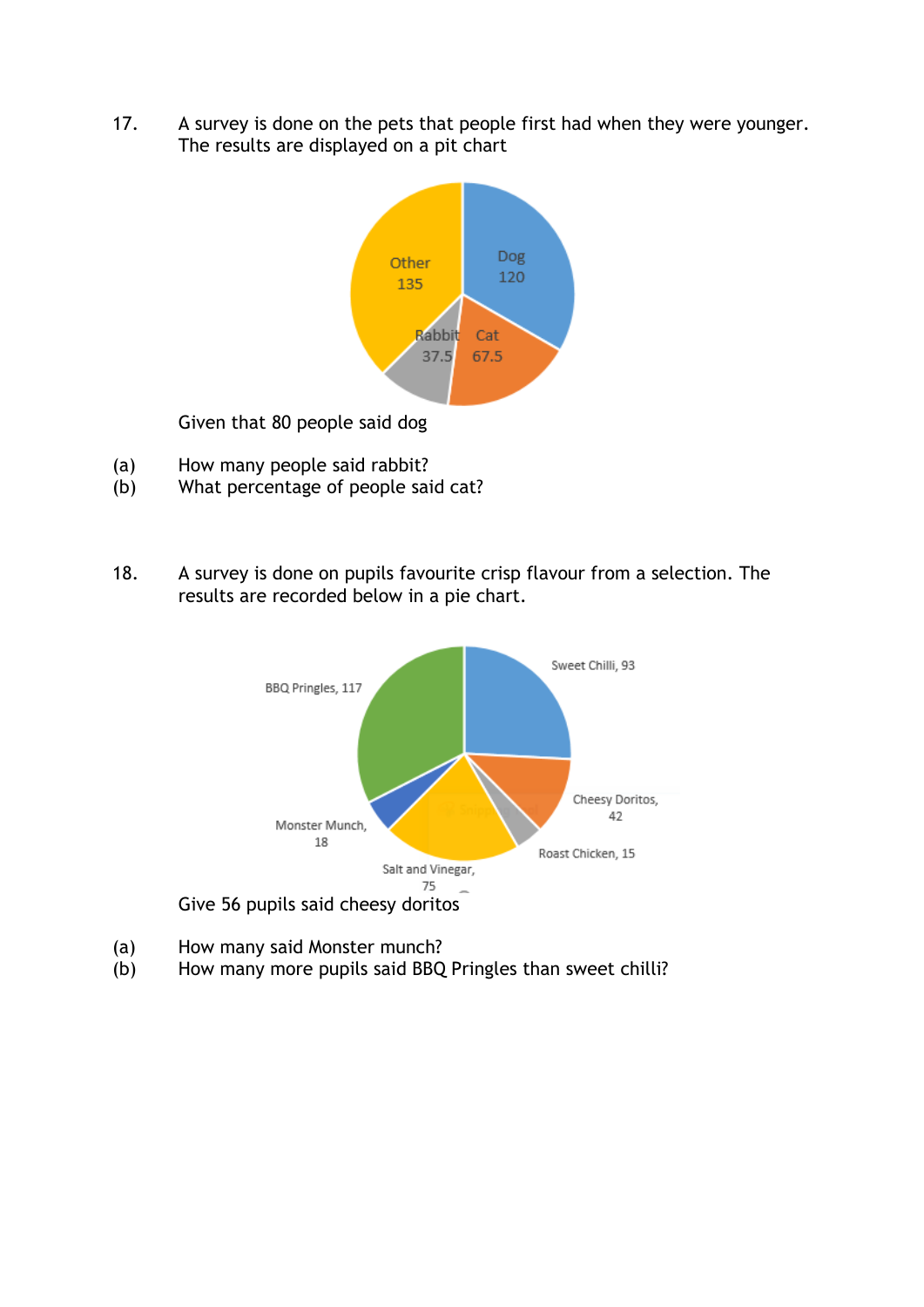## Chapter 8: Probability

For Questions 1 – 4 write your answer as a fraction in its simplest form

- 1. If you write down each letter from the word **APPLICATIONS** and write them on individual bits of paper and pick one a random, what is the probability of getting;
- (a) A letter P?
- (b) A vowel?
- (c) A letter Z?
- 2. There are different cars in a car park. 5 red, 4 blue, 8 black and 3 white. What is the probability the colour of the next car to leave is car park is;
- (a) Red?
- (b) White or Black?

3. In a regular pack of cards there are 52 cards. What is the probability of randomly picking;

- (a) A four?
- (b) A red card?
- (c) A thirteen of clubs?
- 4. If you roll a 6 sided dice what is the probability of getting a 2?
- 5. In a jar of sweets there are 12 mints, 18 fudges and 10 raspberry swirls.
- (a) If you pick one at random what is the probability of getting a raspberry swirl?
- (b) In another jar there are 8 raspberry swirls out of 35, in which far does you have a higher probability of picking a raspberry swirl?
- 6. There are two raffles at a game night. Douglas buys tickets for both. In game 1 Douglas has 3 tickets out of 90 in total In game 2 Douglas has 5 tickets out of 101. In which game does Douglas have more chance of winning?
- 7. In two maths classes pupils were picked to go on a trip In class A 11 out of 24 got to go In class B 15 out of 29 got to go In which class would you have a higher probability of being able to go on the trip?
- 8. To win a game you must roll two dice and get a number larger than 9. What is the probability of winning the game?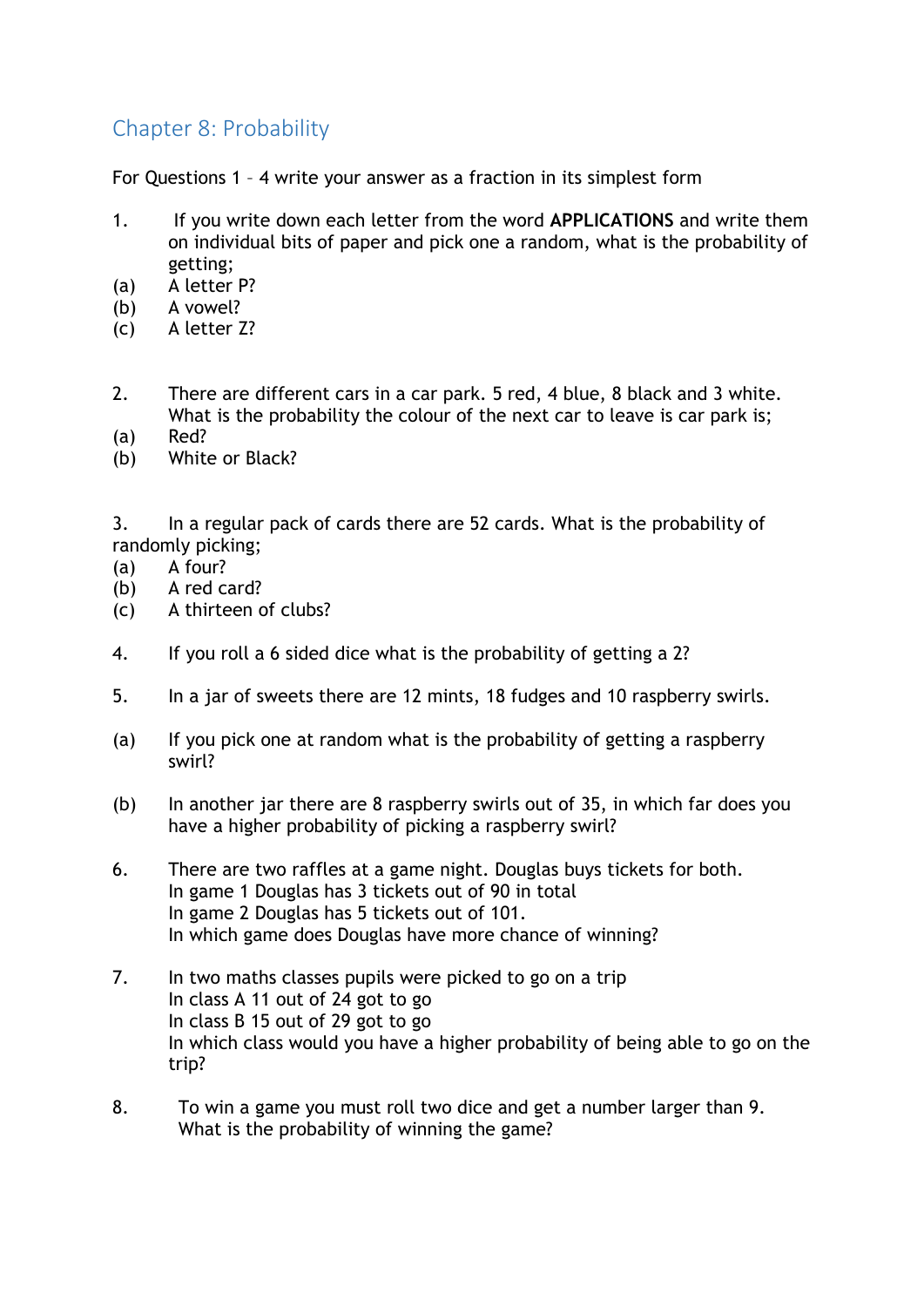9. A survey is done on the kinds of hot beverage that customers in a shop order.

|  |  | Americano   Tea   Mocha   Cappuccino   Latte |  |
|--|--|----------------------------------------------|--|
|  |  |                                              |  |

What is the probability that a customer selected at random ordered a tea?

- 10. If you spin a dial twice with number 1-8 on it, what is the probability the numbers add up to a number less than or equal to 4?
- 11. Given there are 52 cards in a deck of cards. After removing the ace of spades, what is the possibility of picking out a spade card.
- 12. If you roll two dice and multiply the answer, what is the probability the number is 6 or less?
- 13. If you roll a dice and spin the spinner with numbers 1-8. What is the probability that the numbers add up to a number greater than 10?
- 14. A survey is done on the different colours of cars, vans and lorries that pass down the motorway.

|       | <b>Black</b> | Red | White |
|-------|--------------|-----|-------|
| ar    | ົ            | 14  | 18    |
| Van   | ∽            |     | 24    |
| Lorry | 30           |     | о     |

What is the probability that a vehicle picked at random is a **White Van**?

15. A staff worker records the types of fuel that people buy and if it was a man or a woman.

|       | Diesel | Unleaded | Super Unleaded |
|-------|--------|----------|----------------|
| Man   | 15     | 20       | ົາາ<br>$-$     |
| Woman | 12     | 16       | 14             |

What is the probability that a man picked at random buys **Diesel**.

- 16. To win a game, you must flip a coin and roll a dice. You only win if you
	- Get a tails and a 2, or
	- Get a head and a 4 or 5.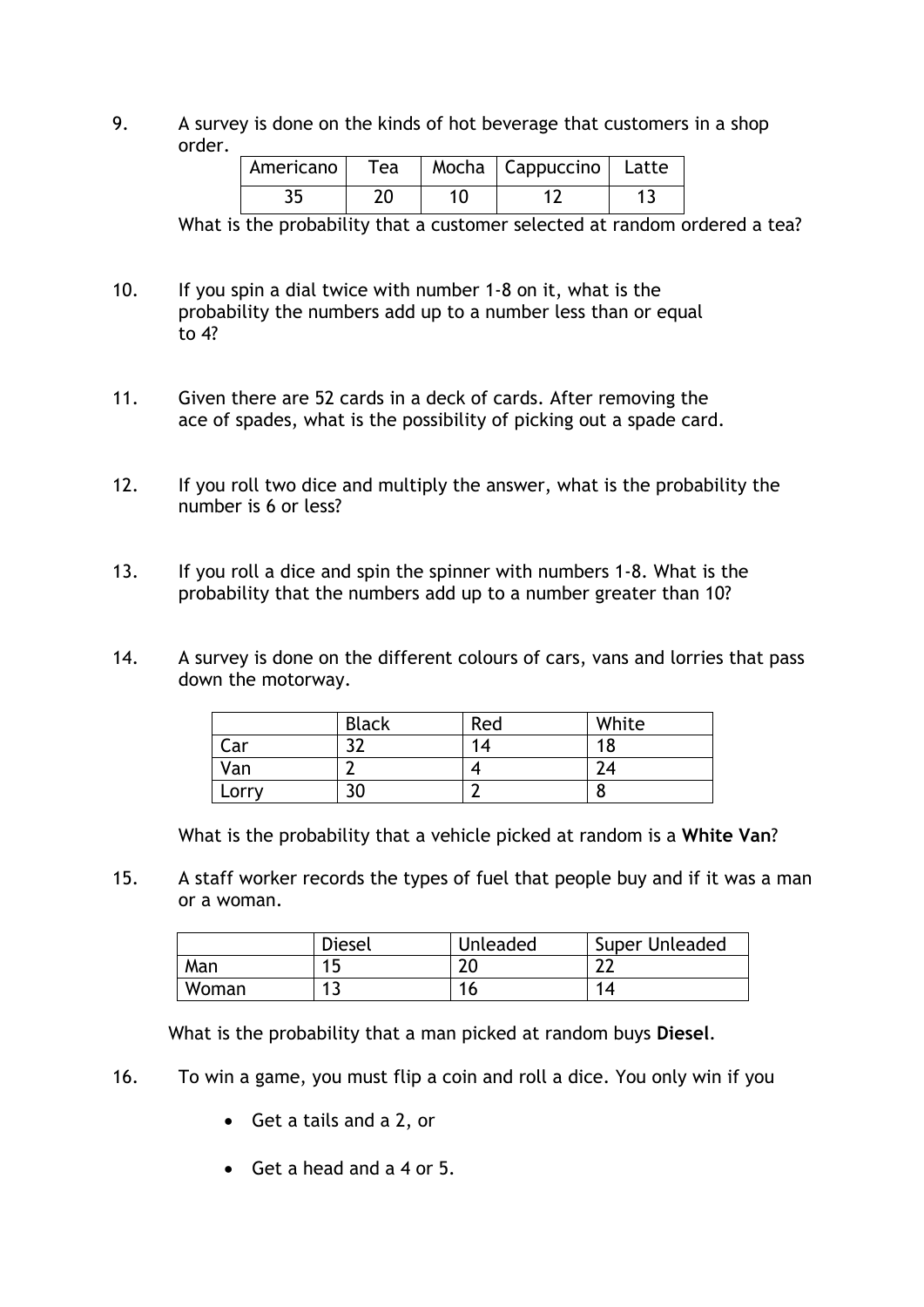What is the probability of winning the game?

- 17. To win a game, you must flip a coin and spin the dial with numbers 1-10 on it. You only win if you
	- Get a tails and an odd numbers
	- Get a head and a 1 or 10.

What is the probability of winning the game?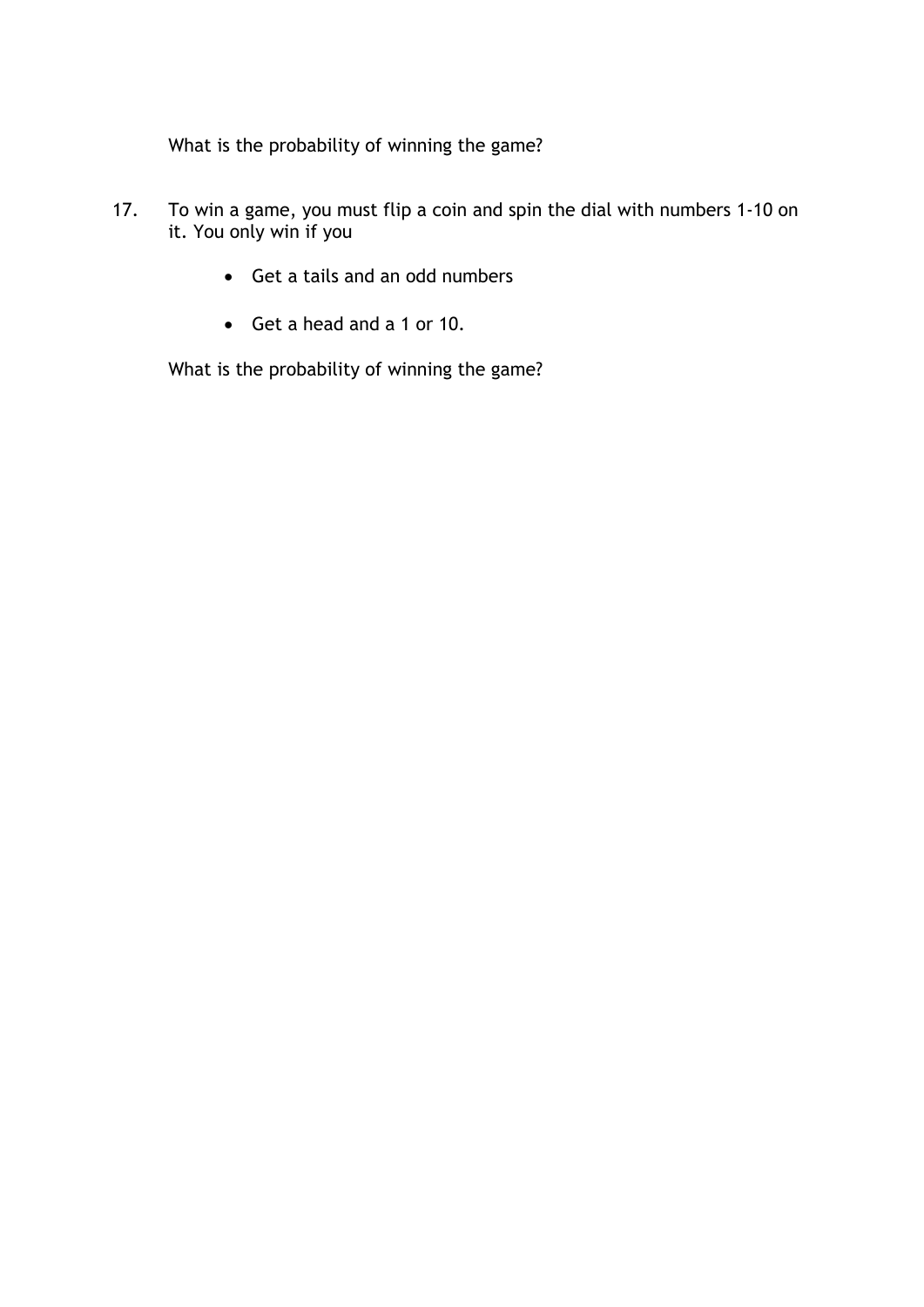#### Answers

#### **Chapter 1: Averages**

```
1. Mean = 20, Range = 21
2. Mean = 76, Range = 22
3. Mean = 150, Range = 100
4. Mean = 34, Range = 17
5. Mean = 30.5, Range = 16
6. Mean = 44, Range = 147. Mean = 150, Range = 110
8. Mean = 63.5, Range = 28
9. Mean = 10.7, Range = 8
10. Mean = 21.75, Range = 10
11. Median = 24, Mode = 24
12. Median = 132, Mode = 130
13. Median = 90, Mode = 90
14. Median = 34, Mode = 18
15. Median = 117.5, Mode = 114/120
16. Median = 88, Mode = 86
17. Median = 78, Mode = 90
18. Median = 6.5, Mode = All numbers
19. Median = 418, Mode = 418
20. Median = 28, Mode = 26
21a. Not divided by how many, 1.13m
b. Median = 1.12m, Range = 0.17m22a. Mean = 30,
b. 4p per strawberry
c. No as median = 30 and mode = 3023a. Dana found the mode, mean and 
median = 15
b. Range = 4c. Range = 4, mean = 1724. Mean = 6cm, median = 5.75cm, 
mode = 5cm, range = 6.5cm
```
25a. Median = 14, mode = 14 b. Mean =  $14$ , range =  $17$ 

26a. Mean 146, Range = 246 b. £8760

27.a 1.25 b. 500 euros

**Chapter 2: Comparing Averages**

1. Mr McDougall's class had a higher average score by 4 marks, but the scores were more spread out than in Mr McDonalds as the range of scores is 23, compared to 12 in Mr McDonalds. **Or Equivalent.**

2. The average time for delivery from The Pizzeria is 2 minutes less than deliveries from Pizza Café. Pizza Café has also got a greater spread of times than The Pizzeria by 5 minutes. **Or Equivalent.**

3. The average price of a suit sold is the same in the two shops. The spread of prices in Slates is much greater than in Top Suits by £24. **Or Equivalent.**

4. The average price of a house is higher in Area 2 than Area 1 by £30,000. The spread of house prices is 70,000 more in Area 1 than Area 2. **Or Equivalent.**

5. On average teams in Scottish South East Division more goals than in Scottish South Division. The spread of goals scored in Scottish South Division is greater than in Scottish South East Division. **Or Equivalent.**

6a. Mean = 24400, Range = 6000 b. On average employees in company B are paid £1600 more than in company A. There is less of a spread of wages in company B than company A. **Or Equivalent.**

7a. mean = 143, range = 58 b. On average there are 8 more kids in years groups in Southwood than Westwood. There is a larger variation in the number in pupils in year groups in Southwood than Westwood **Or Equivalent.**

8a. Mean 89.50, Range = 32.25 b. On average groups spend more money in restaurant 2 than restaurant 1. There is a great spread of amounts spent in restaurant 1 then restaurant 2. **Or Equivalent.**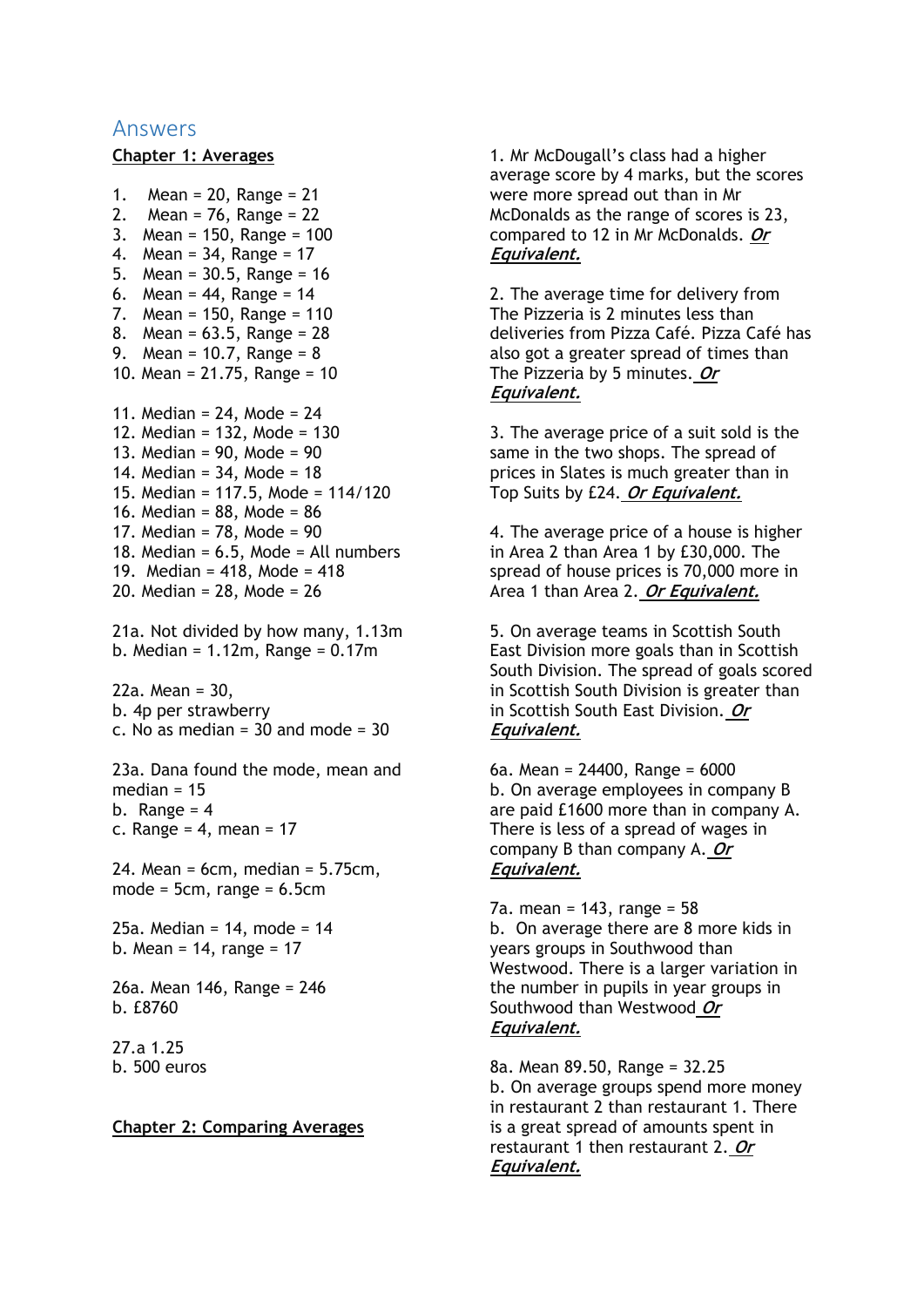9a. Mean = 102, range = 66 b. On average members are 6kg heavier in Edinburgh than in Stirling. There is a greater spread of weights in Edinburgh than there is is Stirling. **Or Equivalent.**

#### **Chapter 3: Standard Deviation**

- 1. mean =  $40$ , sd =  $6.48$
- 2. mean =  $26$ , sd =  $8.27$
- 3. mean = 103, sd = 8.87
- 4. mean = 75, sd = 20.65
- 5. mean =  $21$ , sd =  $2.45$
- 6. mean =  $49$ , sd =  $10.71$
- 7. mean =  $92$ , sd =  $2.45$
- 8. mean = 19, sd = 7.64
- 9. mean =  $6.5$ , sd =  $1.73$
- 10. mean =  $34.5$ , sd =  $4.99$

11a. mean =  $53$ , sd =  $3.46$ b. John's average time is lower before the training program. But his times are less consistent as the standard deviation

is higher. **Or Equivalent.**

12a. mean =  $324$ , sd =  $43.2$ b. The price of repairs is on average higher in Irvine than in Paisley by £16. The Irvine prices also vary more than the prices in Paisley garage as the standard deviation of the Irvine prices is higher. **Or Equivalent.**

13a. Mean = 390, sd = 75.3 b. On average there are more customers in Café Duex than Café Uno. The number of customers in Café Duex varies more than in Café Uno.

14a. Mean =  $104$ , sd =  $25.3$ b. Glasgow score more points on average in a game than Edinburgh Kings. Glasgow are less consistent with the number of points they score than Edinburgh Kings.

15a. Mean = 19, sd = 27.4

b. They have the same average finishing position but Ben is more consistent than Stuart as his finishing positions have a higher standard deviation.

16a. Mean =  $9560$ , sd =  $1454.1$ b. The average price of a car sold at the garage is higher than the pice of a motorbike. The price of the cars sold are more spread out than the price of the motorbikes.

#### **Chapter 4: Five Figure Summary/Box Plots**

Box plots have not been drawn to save space but five figure summary's are given for questions. 1. Minimum: 4 Quartile Q1: 7 Median: 10 Quartile Q3: 12 Maximum: 13 2. Minimum: 22 Quartile Q1: 24 Median: 29.5 Quartile Q3: 32 Maximum: 39 3. Minimum: 62 Quartile Q1: 71.5 Median: 78 Quartile Q3: 81 Maximum: 89 4. Minimum: 25 Quartile Q1: 36 Median: 52 Quartile Q3: 67 Maximum: 80

5. Minimum: 45 Quartile Q1: 68 Median: 81 Quartile Q3: 106 Maximum: 109

6. Minimum: 1 Quartile Q1: 3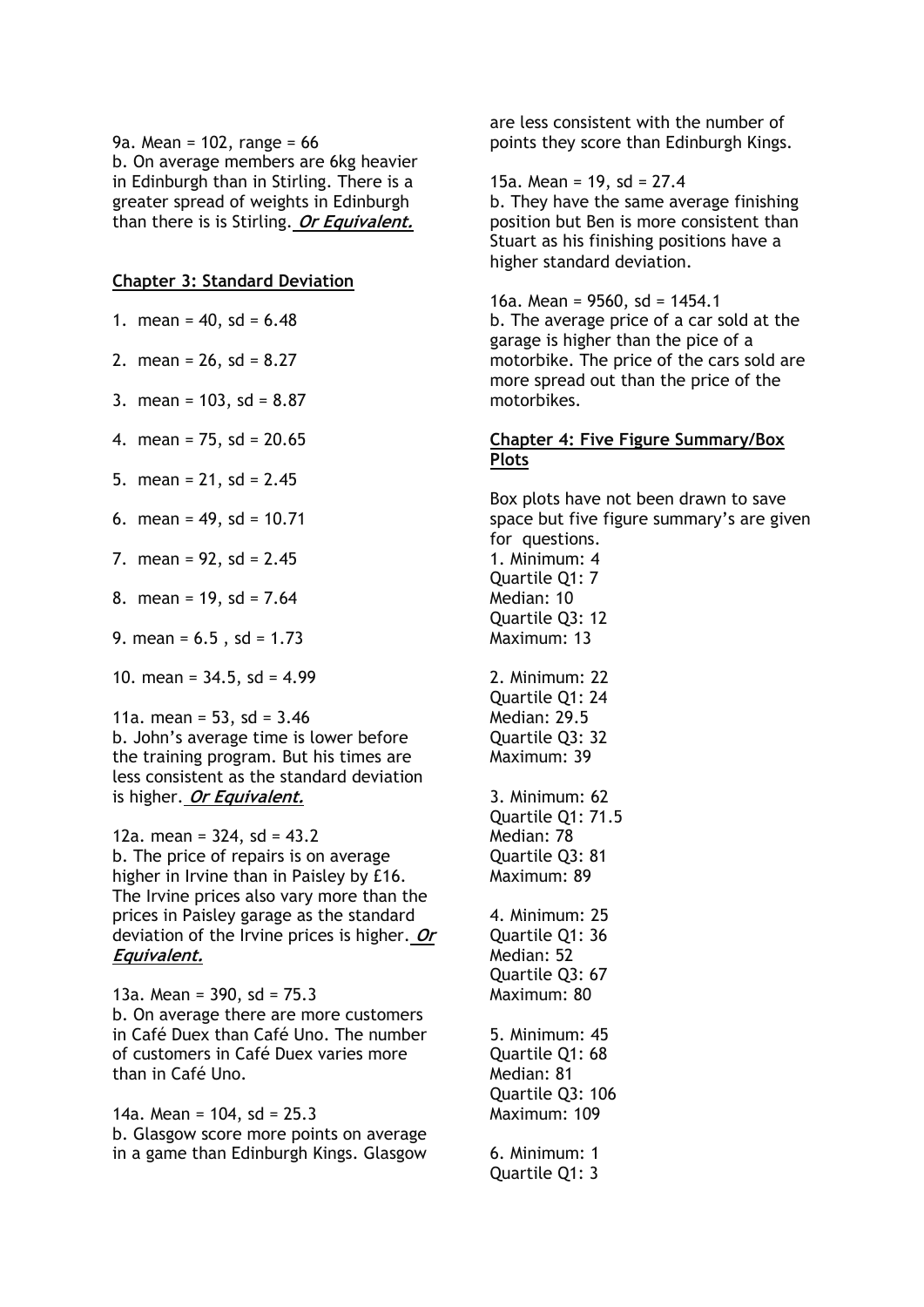Median: 4 Quartile Q3: 5 Maximum: 6 7. Minimum: 10 Quartile Q1: 17 Median: 25 Quartile Q3: 49 Maximum: 68 8. Minimum: 126 Quartile Q1: 153 Median: 180 Quartile Q3: 199.5 Maximum: 260 9. Minimum: 12 Quartile Q1: 15.75 Median: 16 Quartile Q3: 17.25 Maximum: 20 10. Minimum: 151 Quartile Q1: 167 Median: 174.5 Quartile Q3: 181 Maximum: 196 11a. Minimum: 126 Quartile Q1: 130 Median: 140 Quartile Q3: 148 Maximum: 155 12a. Minimum: 110 Quartile Q1: 115 Median: 130 Quartile Q3: 137.5 Maximum: 150 b. 8000 Yen 13.Red Minimum: 0 Quartile Q1: 1.5 Median: 4 Quartile Q3: 9.5 Maximum: 23 Blue Minimum: 0 Quartile Q1: 1 Median: 4 Quartile Q3: 8 Maximum: 26

14a. Mr Jones class. This can be seen by the lowest and highest numbers being 48 and 90, the same in Mr Jones's class.

b. Minimum: 42 Quartile Q1: 58 Median: 71.5 Quartile Q3: 76 Maximum: 88

15a. Minimum: 8 Quartile Q1: 15 Median: 31.5 Quartile Q3: 40 Maximum: 55

16.Shop 1 Minimum: 24 Quartile Q1: 36.5 Median: 49 Quartile Q3: 50.5 Maximum: 68

Shop 2 Minimum: 25 Quartile Q1: 34 Median: 49 Quartile Q3: 61.5 Maximum: 80

#### **Chapter 5. IQR and SIQR**

1. Median = 29, IQR = 20 2. Median =  $104$ , IQR =  $5$ 3. Median = 71, IQR = 37 4. Median = 34.5, IQR = 45 5. Median = 141.5, IQR = 107 6. Median =  $67.5$ , SIQR =  $21.5$ 7. Median = 400, SIQR = 240 8. Median = 142.5, SIQR = 46.25 9. Median = 275 , SIQR = 190 10. Median = 2600, SIQR = 2550 11. Median =  $13.$  SIOR =  $5$ 12a. 8, 12, 14, 16, 18, 24, 26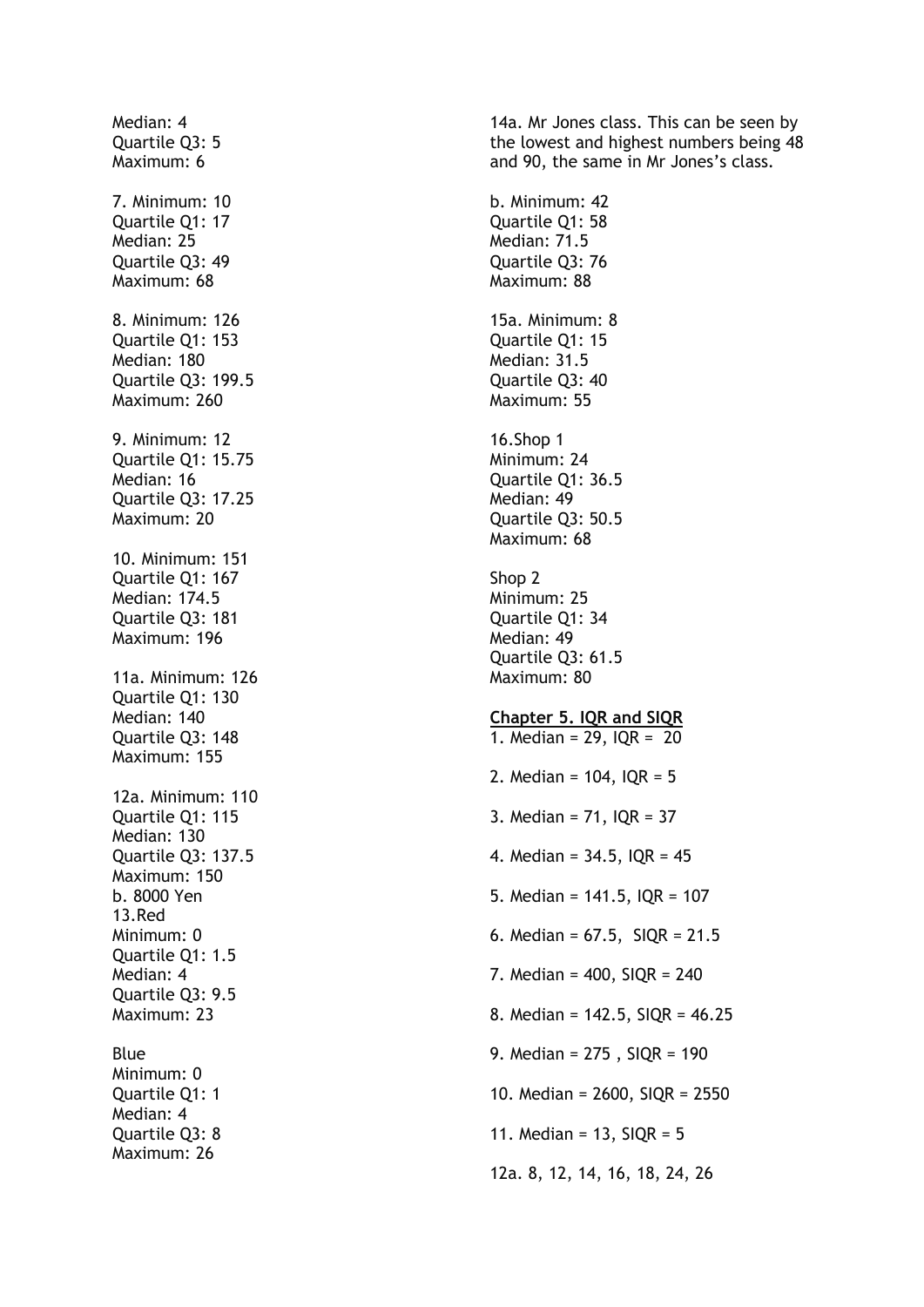b. 16 c. 12

13a. Median = 55, SIQR = 12.5 b. There is a higher average number of attendees in Dumfries. The spread of attendees is the same in both.

14a. Median = 20, b.  $IOR = 7$ c. Median =  $25$ , IQR =  $12$ d. Before the October Holidays on average there were less pupils off. The spread after the holidays is greater than before.

15a. Saturday median =  $35$  SIQR =  $16.5$ b. Sunday median 28.5, SIQR = 11 c. On average more cars go under the tunnel per hour on a Sunday. There is a greater spread of results on a Saturday than a Sunday

16a. Median =  $5.5$ , IQR =  $3$ b. Median would not change IQR would increase to 4.5

**Chapter 6: Reading Tables** 1a. 24 b. 32.1%

2a. 3770 euros b. 292.50 euros c. Monday

3a. 8 pupils  $b. \frac{1}{5}$ c. 4:1

4a. 1.5 degrees between Tuesday and Wednesday b. 8 degrees

5a. 3450 b. Green, Blue and Red c. £300

6a. 600 units b. £306,000

7a. English, (Maths is extremely close) b. 78%

8a. 100 euros

b. \$918.75

#### **Chapter 7: Pie Charts**

Pie charts are shown with label and degrees.

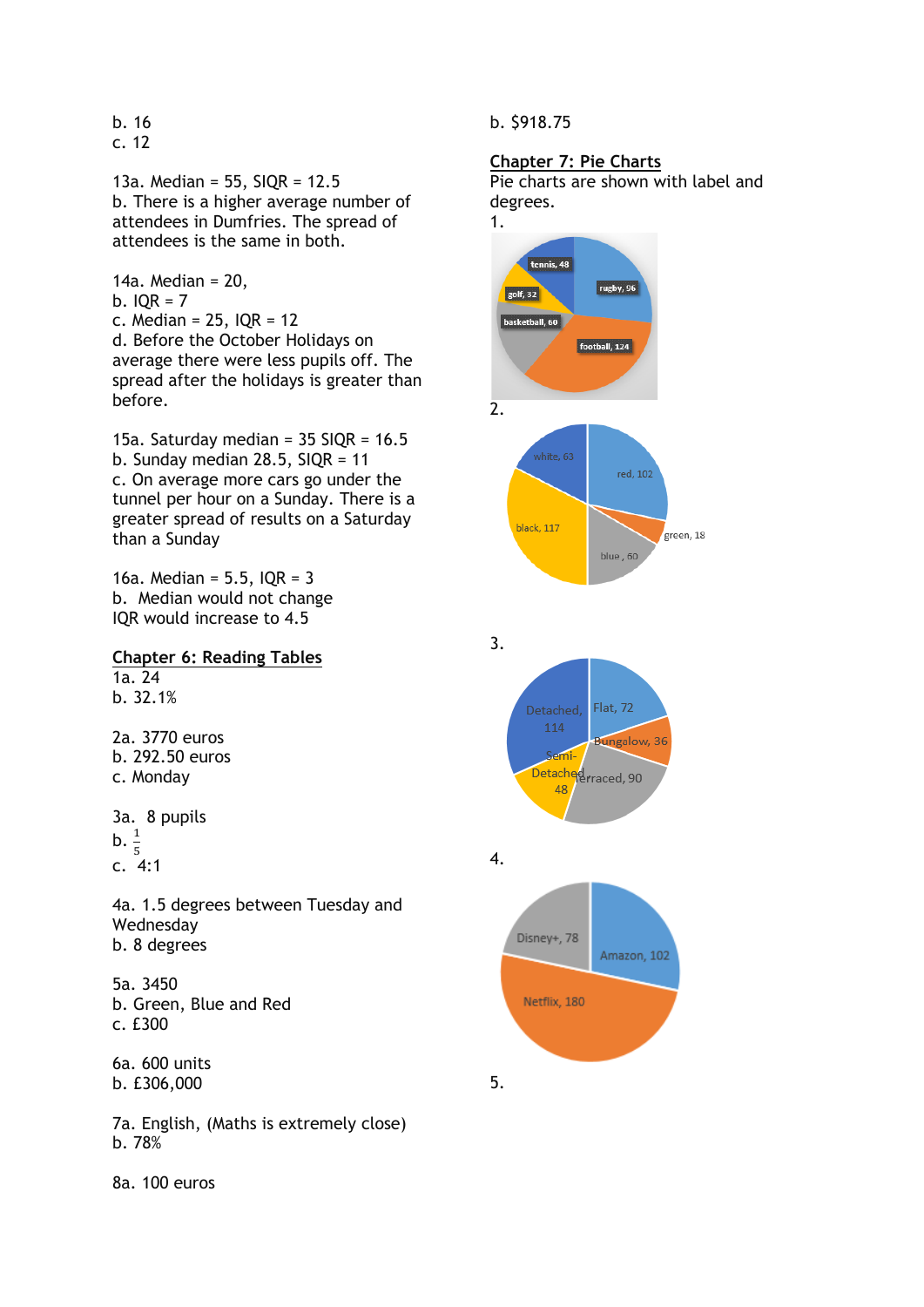







 $3a. \frac{1}{13}$